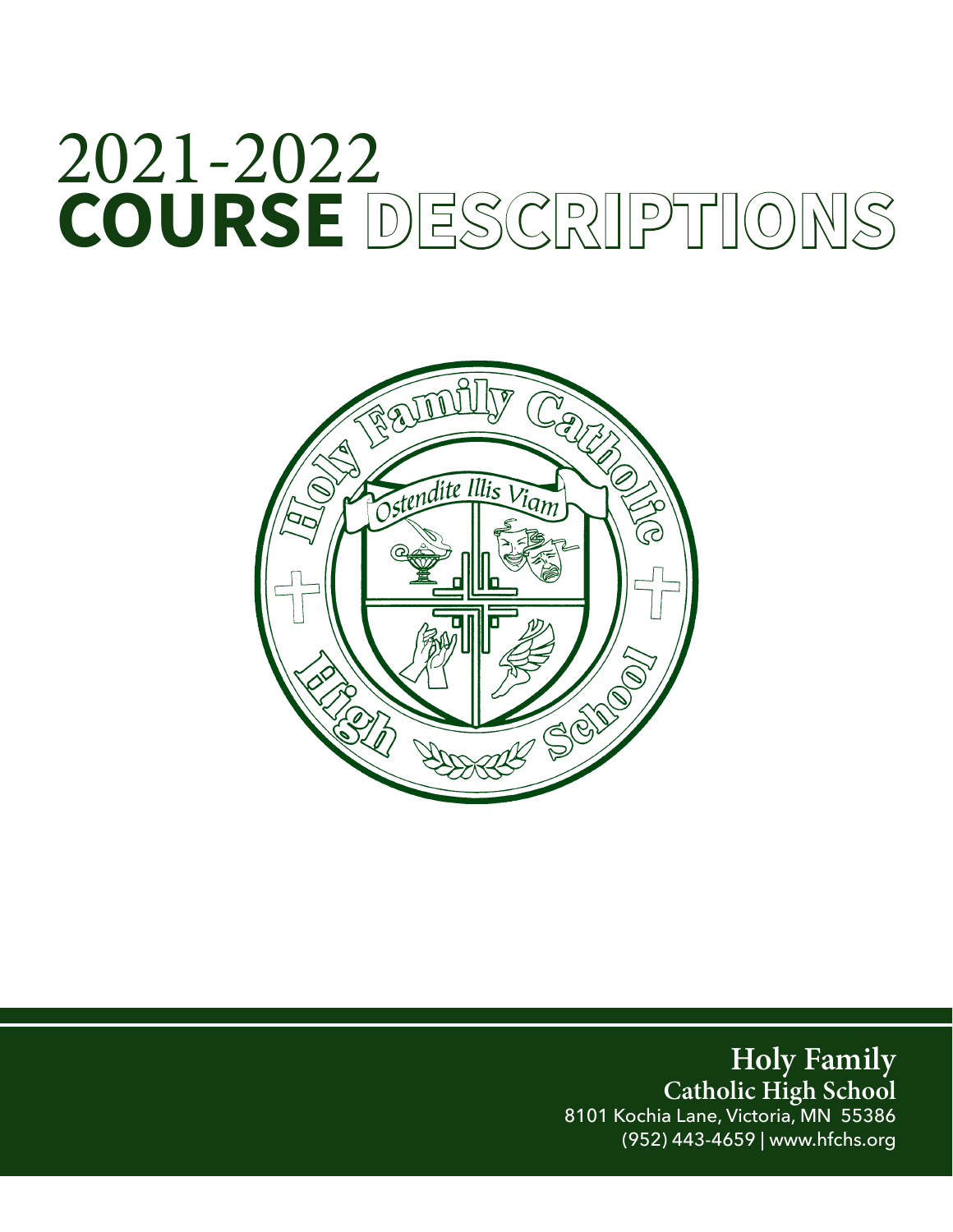

# **VISION STATEMENT**

Holy Family Catholic High School is an Archdiocesan co-educational Catholic high school inspired by the Lasallian tradition and educating students to pursue truth and justice, to mature in faith, knowledge and wisdom, and to develop their full potential.

# **MISSION STATEMENT**

Holy Family Catholic High School offers students excellence in education by providing opportunities to grow spiritually, morally, intellectually and physically within a community of Faith. We encourage and inspire our students to achieve personal excellence, to use their talents to lead as they serve God, one another, and the larger community.

> **CORE PURPOSE** Light the Fire Within

# **Table of Contents**

| Physical Education: Health and Wellness 13 |
|--------------------------------------------|
|                                            |
|                                            |
|                                            |
|                                            |
|                                            |
|                                            |
|                                            |
|                                            |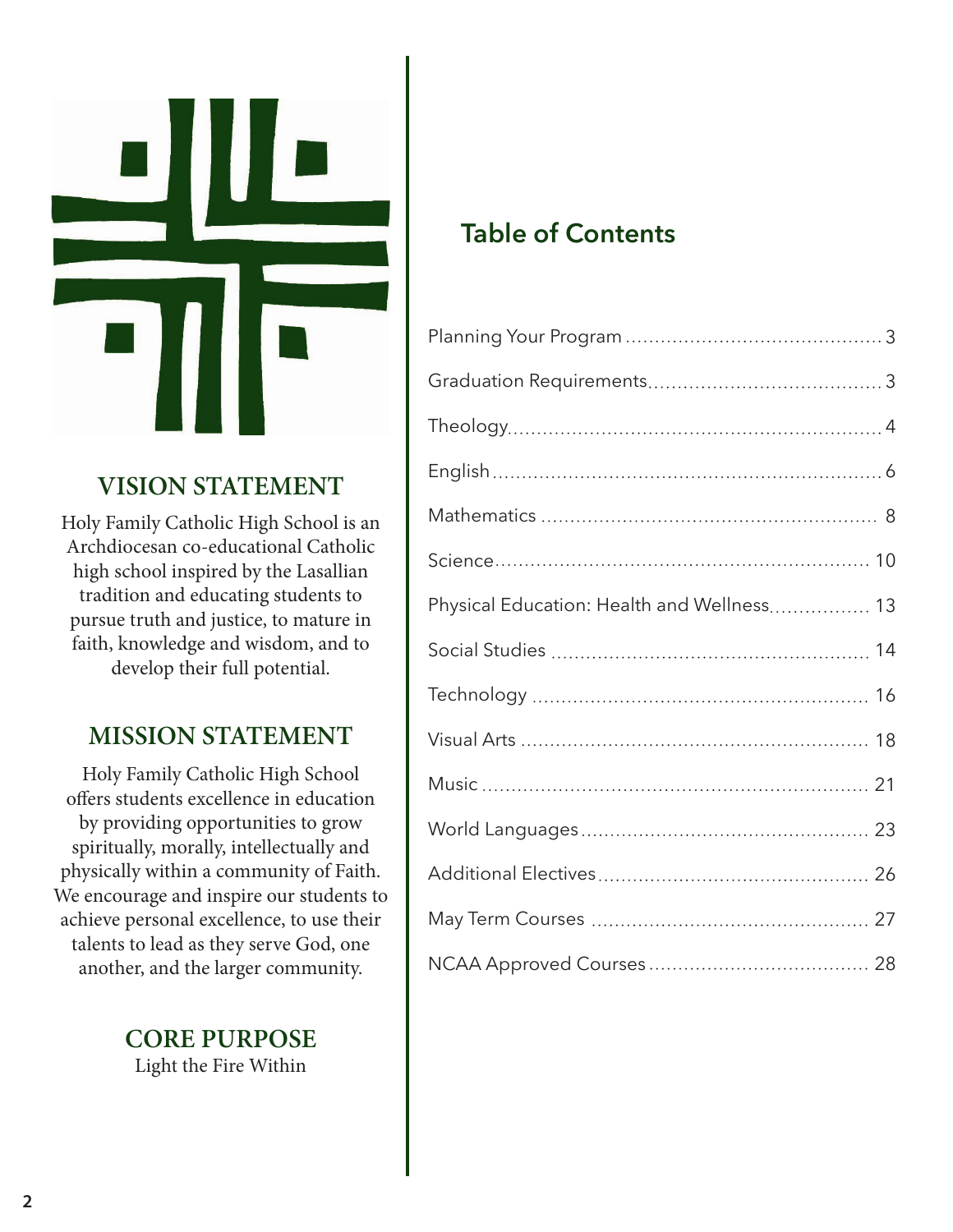#### **Planning Your Program**

The master schedule is constructed each year based upon the number of requests for each course. Therefore, you are asked to make careful decisions about the courses you choose as enrollment may be limited if you change your mind.

Holy Family Catholic High School reserves the right to cancel any course listed in this handbook.

Changes initiated by students will be considered, but not guaranteed, throughout the summer and during the first two weeks of each semester. Parents must approve requests in writing. A \$20.00 fee is also required for every request that requires more than a simple drop after the final day of school in the current school year. The fee will be returned if the change cannot be made because of schedule conflicts. Teachers may suggest changes based upon misplacement at any time. When approved by parents, these interventions will be attempted at no cost.

#### **Graduation Requirements**

 1. A Holy Family Catholic High School student will be awarded a diploma when the following credits totals are earned: Class of 2022 - 25.5 credits (One May Term) Class of 2023 – 26 credits (Two May Terms) Class of 2024 and beyond – 26.5 credits (Three May Terms)

- 2. Four in Theology: Sacred Scripture, Christian Morality, Sacraments and Liturgy, Ecclesiology and Catholic Social Teaching required
- 3. Four in English: World Literature, American Literature and Writing I, II, III required.
- 4. One-half credit in Speech required
- 5. Three in Social Studies: World History & Geography, United States History, and Government required for Classes 2022 and 2023; Class 2024 and beyond: Three and One-half credits in Social Studies: World History & Geography, United States History, Government, and Economics required
- 6. Three in Science: Biology and Chemistry required
- 7. Four in Mathematics: Completion of Algebra I, Geometry, and Algebra II required.
- 8. One-half credit in Health required
- 9. One credit in Physical Education
- 10. One credit in Technology
- 11. One credit in Fine Arts: one-half credit (Art History) is embedded in Integrated Studies (freshman and junior years combined)
- 12. At least two credits of a World Language are highly recommended.
- 13. Completion of CANVAS and May Term requirements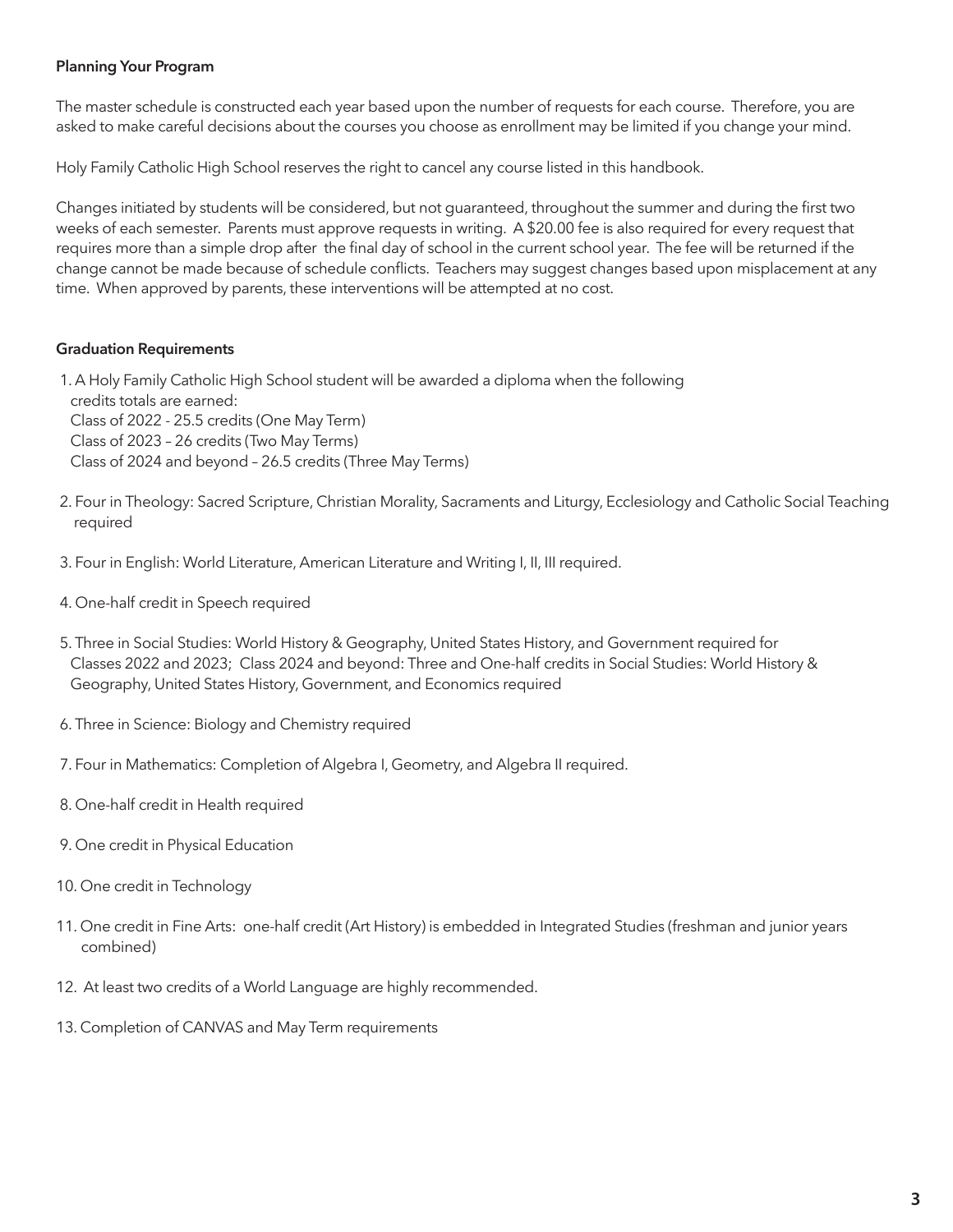# **Theology Curriculum**

The Theology Department, in conjunction with Campus Ministry, plays a central role in the school's mission of incorporating the Catholic faith into the academic and spiritual development of each student. The courses required of freshmen, sophomores, and juniors provide a solid foundation in the Catholic theological tradition. Seniors have five semester-long course options to fulfill their two-semester theology requirement: Prayer and Spirituality, Catholic Authors, Campus Ministry, World Religions, and Philosophy.

#### **Sacred Scripture 9th Grade 1 credit**

This is a two-semester course required of all freshmen. Using the Bible as the primary text, students will learn the fundamental tools of Catholic scripture study. These tools will be employed in each student's academic and personal interpretation of God's Word. The study of Sacred Scripture will be integrated into the explorations of World History and World Literature. Quarter projects involve all three subject areas and are evaluated by the three Integrated Studies instructors. Project grades are incorporated into each of the three classes as well.

#### **Christian Morality 10th Grade .5 credit**

This is a required, semester-long course for sophomores that explores the principles of Christian ethics and morality. Within this course, students will study the virtuous life that Jesus lived as well as investigate a variety of famous moral dilemmas and ethical theories. Through this investigation, students will better understand how to live in right relationship with self, others, and God plus how their beliefs and understanding of Catholic moral teaching influence their own life choices. Moral concepts of good and evil, forgiveness and sin, and freedom and responsibility will be explored.

#### **Sacraments and Liturgy 10th Grade .5 credit**

This is a required one semester course for all sophomores. Students will study the theology of the Church's sacramental life as encounters with the living Christ and thus essential to Catholic faith and spirituality. Each of the Church's sacraments will be studied in their liturgical context, with special attention given to the liturgical year and the theology of symbolism, ritual, and prayer in Catholic liturgy.

#### **Ecclesiology 11th Grade .5 credit**

This is a required one semester course for all juniors. Students will study the nature and mission of the Catholic Church in the context of its history. Special attention will be given to those events, such as the Second Vatican Council, that can help the student to understand relevant topics in the Catholic Church today. All students will complete a research paper which integrates their study of American Catholic history with their study of *American History* and *American Literature*.

**Catholic Social Teaching 11th Grade .5 credit**

This a required one semester course for all juniors. Students will study the Catholic Church's tradition of social doctrine and learn how that theology can be applied to relevant contemporary social justice issues in the United States and in the world. Throughout the semester, students will also complete a service-learning project which provides an opportunity for them to be in solidarity with people in need while reflecting on how Catholic social teaching informs their service work.

#### **Catholic Authors 12th Grade .5 credit**

This semester-long elective will examine Catholic theological themes in works of contemporary fiction. Students will read and discuss representative novels, short-stories, and epic fantasy. Students will also trace individual themes through multiple works.

#### **Christian Prayer and Spirituality 12th Grade .5 credit**

In this one-semester elective students will examine how Jesus prayed, and how we can imitate his prayer. Students will study the history and spiritual traditions of Catholic Christianity. We will unpack why it is significant that Christians believe in the incarnation and paschal mystery. Besides regular reading assignments and tests, students will keep a prayer journal throughout the semester to aid their practice of daily prayer. The class will experience various types of prayer and meditation including praying with Psalms, Liturgy of the Hours, Silence, Visio Divina, Eucharistic Adoration, and Lectio Divina. This class provides an opportunity for students to grow in knowledge of the Christian Tradition and to develop a prayer life that nurtures spirituality and deepens the relationship with God.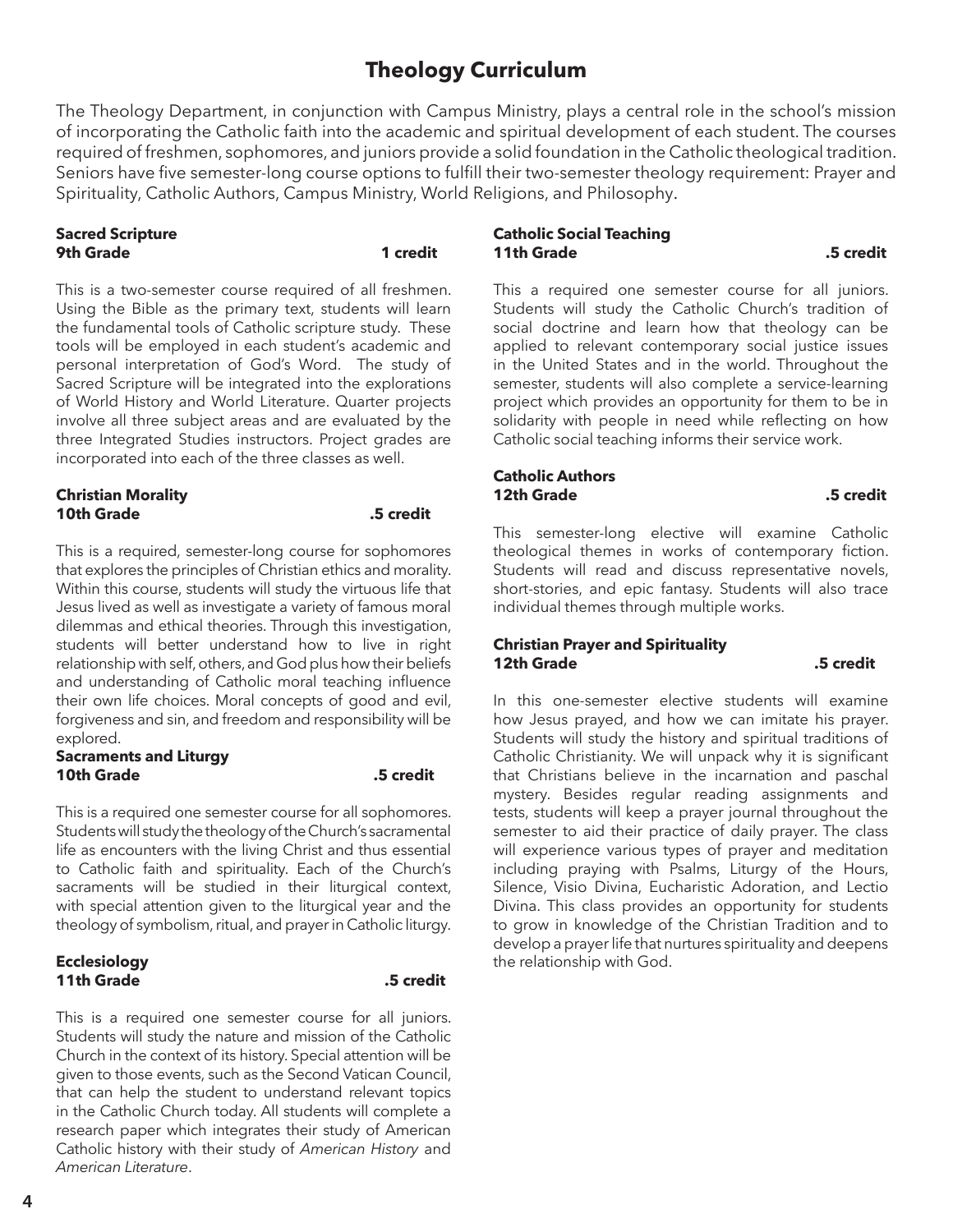"Wonder is the beginning of philosophy," says the Greek philosopher Socrates. Since his time, countless thinkers have tried to define philosophy. Simply, philosophy is the quest for enlightenment that began when humans tried to understand and explain the world through the power of reason. It is a questioning – a questioning that probes the most fundamental aspects of human existence.

In this one-semester elective, students will discuss great philosophical issues, read the works of major thinkers, and study developments in the history of philosophical thought that have played formative roles in Christian theology from Ancient Greece to the present day. Through careful reading of texts and class discussion, students will analyze critically the ideas philosophers have offered and strive to formulate their own philosophical views.

#### **Campus Ministry 12th Grade .5 Credit**

Seniors in this one-semester course are given opportunities to put their faith and servant leadership into action. As a Catholic, Lasallian school, Holy Family strives to provide opportunities for students to grow in faith, service, and community. Students will be given direction and guidance in preparing daily prayer at Convocation, all-school Masses, Reconciliation Services, retreat, and special events. Students will work closely with other students to fulfill their responsibilities. This is a non-traditional class, which requires students to do work outside of the normal school day. Students in Campus Ministry are visible leaders at Holy Family and in the community, therefor students are expected to set a good example by following school policies and procedures and having an attitude which exemplifies that of Christ.

#### **World Religions 12th Grade .5 credit**

This is a one-semester course offered to seniors as an elective. Religion plays a vital role in the political, business, and social policies of the world. As the world grows smaller, there is a vital need to have an understanding and appreciation for the various religious beliefs and practices that exist among our global community. In addition, the study of different religious faiths helps us to understand and appreciate our own faith. In this course, students will examine the elements that are common to all religions and will focus attention primarily on the beliefs and religious practices/customs of the world's major non-Christian religions such as Hinduism, Buddhism, and Islam.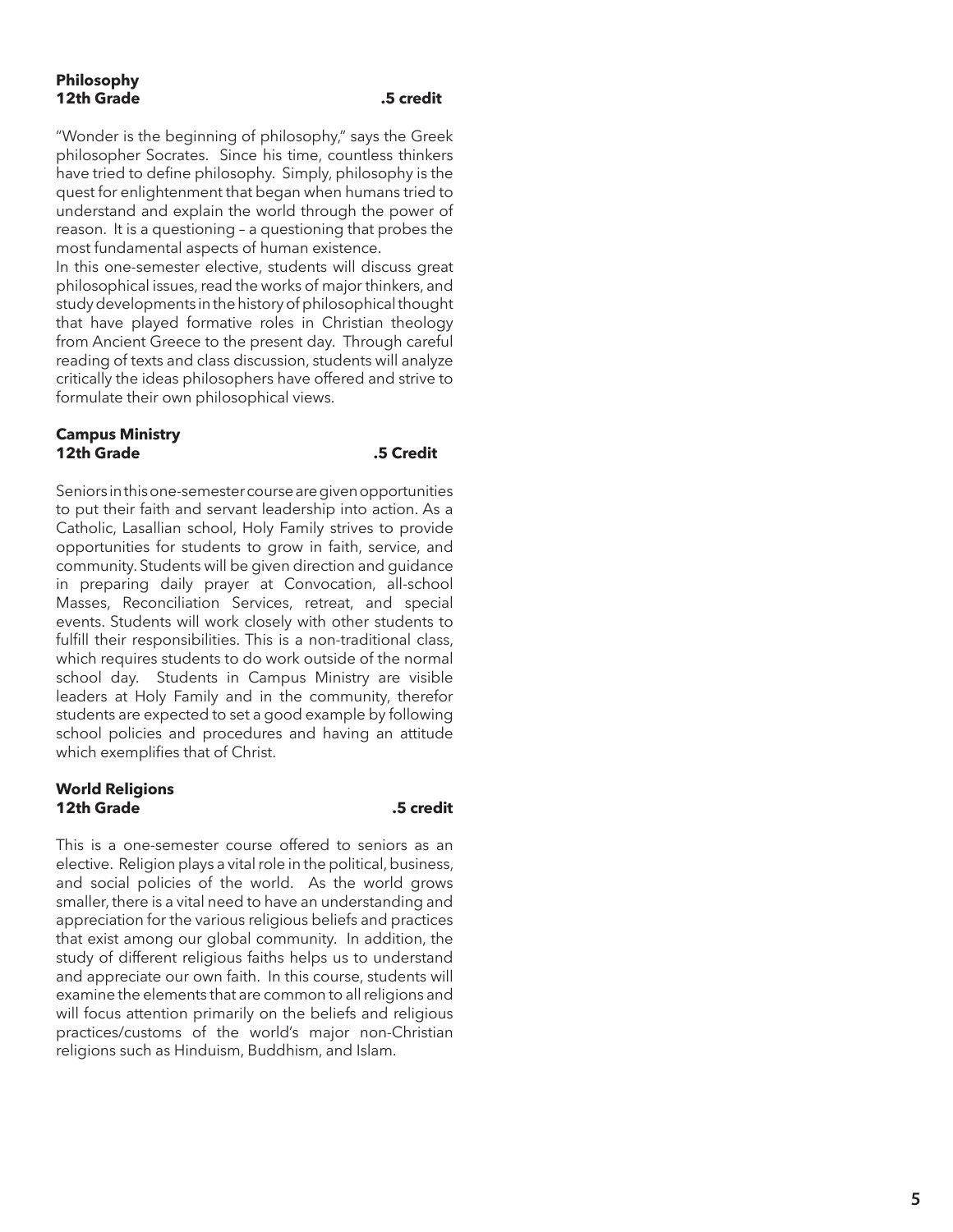# **English Curriculum**

The English Department promotes the daily and academic use of language arts skills in the lives of our students through student-centered learning environments. To achieve this goal, we instill critical thinking, sound research methods, ethical use of language arts, interdisciplinary study, and mastery of vocabulary in lessons.

We provide courses designed to develop each student's reading skills, to encourage interest in the language arts as both a research and leisure activity, to introduce students to a variety of writing styles and authors, to hone students' listening skills, and to learn writing as a process geared to create written texts for a variety of purposes and audiences. We encourage well-organized speakers and writers who voice judgments clearly, confidently, and respectfully in an intellectual manner to support understanding.

#### **World Literature/Writing I 9th Grade 1 credit**

This is a year-long course taught in an integrated fashion with Sacred Scripture and World History. Emphasis is placed on archetypes, genres, and different literary devices used to create each unique piece of writing. Writing skills cover sentence structure, paragraph development, and common grammar and punctuation problems. Creative writing, literary analysis, art analysis, and research writing, along with other writing styles, are explored.

#### **Contemporary Issues in Literature/Writing II 10th Grade 1 credit**

This year-long class will provide opportunities to build on the reading and writing skills learned in World Literature. This course aims our attention at our society and analyzes its underlying mechanisms to help students be informed, critical thinking participants in the world. Students discuss problems people face in the workplace, propaganda, corruption, concepts surrounding race and ethnicity, and suppression of human rights. Students will analyze rhetoric, bias, and what constitutes a quality source, as well as using research to come to informed and independent arguments. Vocabulary improvement will be a significant part of this course.

### **Speech 10th-12th Grade .5 credit**

Conquer Americans' number one fear! This semester course provides students opportunities to study and practice different rhetorical styles, with the goal of effectively transmitting ideas to an audience. Types of speeches include: demonstration, informative, persuasive, oral interpretation, impromptu, special occasion, and advertisement. Nervousness at the podium and dull class presentations will not be problems after this course.

#### **Honors British Literature/Advanced Writing II 10th Grade 1 credit**

*Prerequisite: Written teacher approval is required for students who wish to enroll in this class and earned less than a "B" in ninth-grade* English*.*

This is a year-long course recommended for students with strong writing and reading comprehension skills. It is an essential class for students who wish to qualify for Advanced Placement English in their senior year. Challenging reading, writing, presentation, and critical analysis assignments will be important aspects of the course. A research project and presentation will be required for successful completion of this course. Challenging vocabulary development will also be provided.

#### **American Literature/ Writing III 11th Grade 1 credit**

This is a year-long course integrated with United States History and Ecclesiology to provide a chronological perspective of the important themes in America's history. Vocabulary study is a significant aspect of this course, as is developing the critical essay. A research paper will be required in order to complete the course.

#### **Honors American Literature/Advanced Writing III 11th Grade 1 credit**

*Prerequisite: Written teacher approval is required for students who wish to enroll in this course and earned less than a "B" in 10th-grade* English*.*

This challenging year-long course highlights the relationships among *Ecclesiology, United States History*  and *American Literature*. Sophisticated vocabulary development will be emphasized. Students will hone their writing skills to meet college expectations. This is an integral course for those students who wish to take Advanced Placement English in the following year.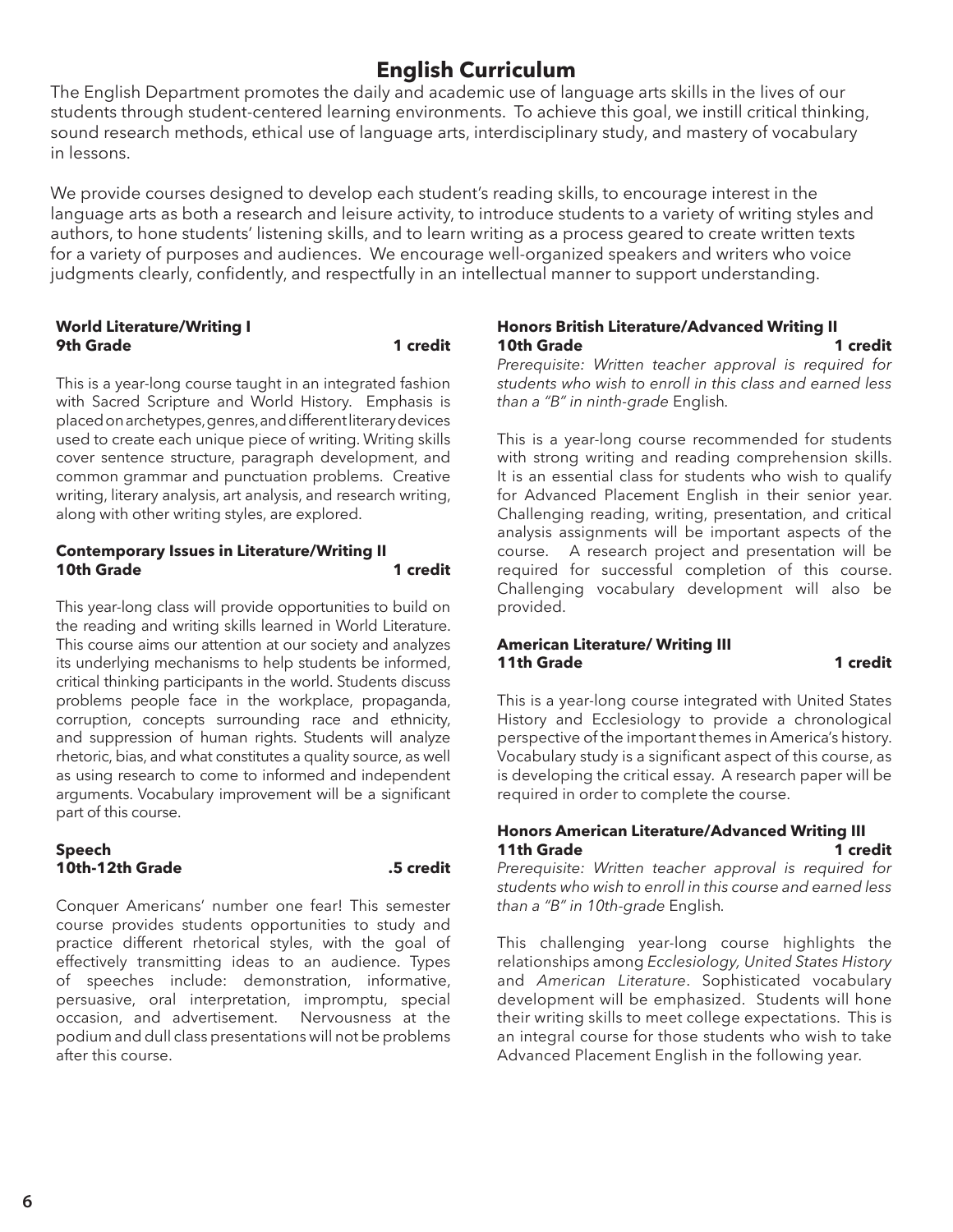#### **Creative Writing 11th-12th Grade .5 credit**

Through the opportunity to develop imaginative writing selections, students will improve their writing skills in the areas of clarity, description, grammar, and usage. Students must be able to function independently in a lab situation and collaboratively as peer critics. Writing and reading of fiction, nonfiction and poetry are included in this semester course.

#### **College Writing 12th Grade .5 credit**

Would you like to go to college prepared for professors' essay expectations? This semester course will focus on writing at the college level, focusing on skills such as the writing process, collegiate grammar, structuring different types of essays, vocabulary improvement, and argumentation. This class utilizes the analysis and discussion of nonfiction sources for essay construction.

#### **Dramatic Literature 12th Grade .5 credit**

This one-semester course explores the genre of drama through reading plays and viewing productions. Selections will range from ancient Greek tragedies to modern comedies. Students will analyze and critique form, theme, content, and other theatrical elements. Subsequently, students will understand theatrical aspects of performance such as blocking, improvisation, scene development, character development, directing, and stage design. Through scene analysis, students will be expected to recreate pivotal plot points/scenes in a final performance.

#### **Modern Literature 12th Grade .5 credit**

Many changes took place globally and nationally in the twentieth century, such as the Great Depression, two World Wars, and civil rights movements, to name a few. In this course, we will read literature from previously unheard voices who are struggling to deal with change, oppression, and identity. Students will be expected to engage in critical analysis in written and oral formats to demonstrate an understanding of the works and synthesize the themes within literature with society today.

The following courses require the purchase of a vocabulary book from the school store: *World Literature, Contemporary Issues in Literature, Honors British Literature, American Literature, Honors American Literature, College Writing, and Modern Literature.*

#### **AP® English 12th Grade 1 credit**

*Prerequisite: Written teacher approval is required for students who wish to enroll in this course and have earned less than a "B" in junior* English*.*

This course explores four interconnected facets of reading and writing about literature: close reading and analysis of drama, prose, and novels; short and long writing assignments worked and reworked to a polished state indicative of collegiate level literary exposition; contemplation and exploration of the texts in a personal, reflective manner; and engagement in and discussion of these same texts in a group format. This is an enjoyable and rigorous year-long exploration and honing of the skills detailed in the *AP English Literature* and *Composition Course Description*. The course may not change your life entirely, but it will deeply impact the way you read, write, and think about the connection between literature, culture, and life.

#### **Senior Writing 12th Grade .5 credit**

*Prerequisite: Written teacher approval is required for enrollment.*

This senior level semester class will help to straighten out your sentences, to polish your writing, and to improve your comprehension. The course will focus on real world applications of writing and language, practical grammar, and analysis of contemporary texts. It will be project based with an emphasis on marketable language arts skills.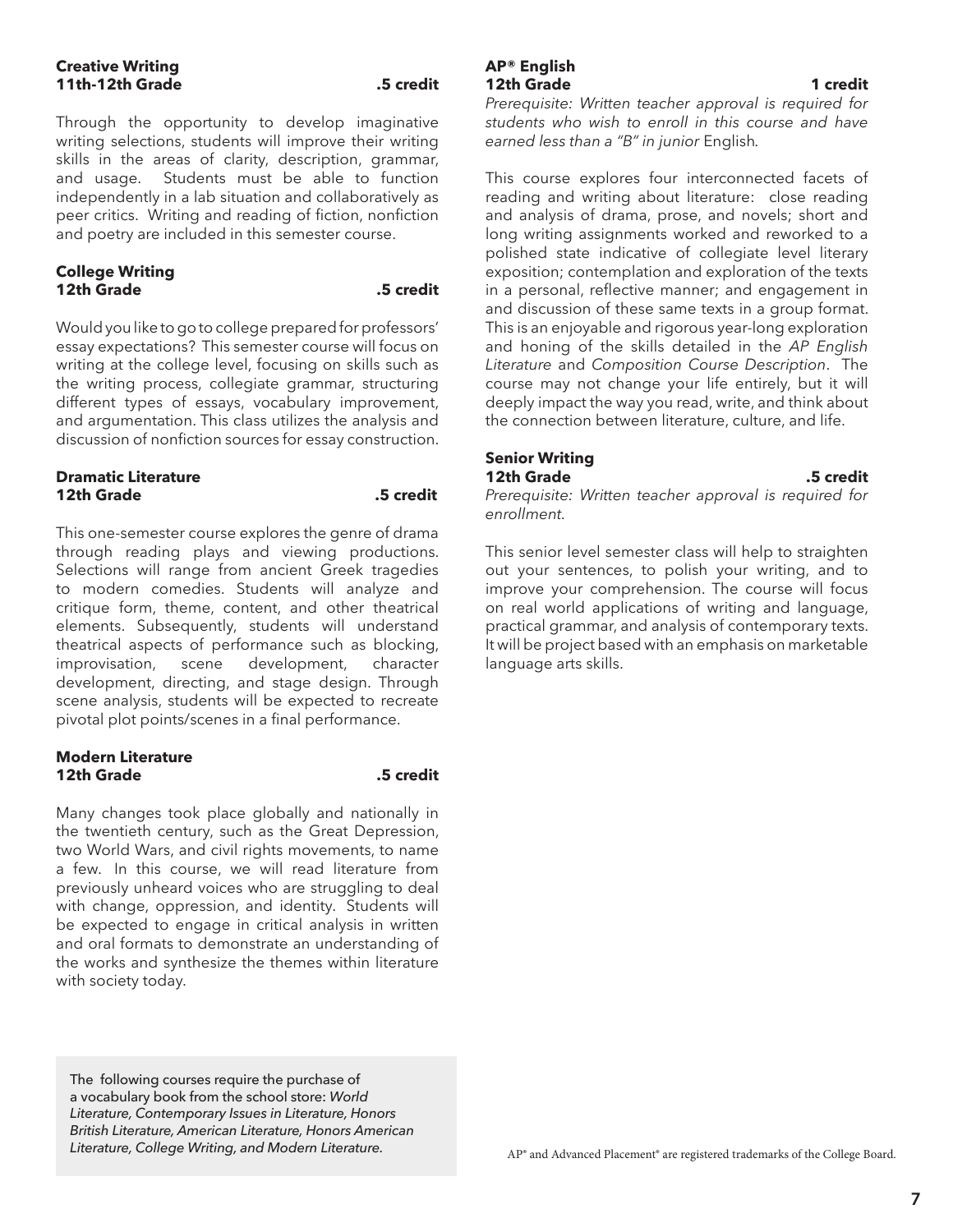# **Mathematics**

The Mathematics Department is dedicated to supporting the Lasallian traditions of educational excellence in the pursuit of the spiritual, moral, and intellectual development of each student. Our courses are designed to inspire, encourage, and challenge students of different ability levels in their study of mathematics and their preparation for college and life. Students are expected to use mathematics as a tool to learn reasoning and problem-solving skills in a supportive environment. Appropriate technology will be used to enhance learning, perform calculations, and model complex concepts and situations. Ultimately, our goal is develop mathematically confident students.



 $---$  Teacher recommendation required Teacher recommendation and summer course required Students enter Holy Family Catholic High School with diverse mathematic backgrounds. Consequently, we offer a variety of courses to meet the needs of all our students. Ninth-grade students have a number of options when starting Holy Family.

Successful completion of Algebra and four credits of mathematics are required for graduation.

All students will need a TI-84 graphing calculator. (Though not recommended, class of 2019 may still have a TI-83)

- \* Probability and Statistics can be taken after Algebra II or Honors Algebra II
- \*\* AP Statistics can be taken after Honors Algebra II, Functions and Trigonometry, or Probability and Statistics

### Algebra I **1** credit

Algebra I will cover writing, graphing, and solving linear, quadratic, and absolute value equations and inequalities. Additionally, the class will include the topics of exponents, polynomials, factoring, and systems of equations.

#### **Geometry 1 credit**

*Prerequisite:* Algebra I *at Holy Family or qualifying score on summer Math Placement Test I*

Geometry will cover topics of reasoning skills, constructions, line and angle conjectures, linear equations, properties of triangles, polygon and circle properties, area, volume, surface area, introduction to trigonometry, Pythagorean Theorem, and similarity in a hands-on discovery approach. The course also continues to review and practice topics from Algebra I.

**Honors Geometry 1 credit** *Prerequisite: "A" in* Algebra I *at Holy Family or qualifying score on the Math Placement Test I*

Honors Geometry covers the topics listed in the description of the Geometry course at a faster pace with additional time devoted to deeper discovery and analysis. When applicable to the topic, project-based learning is used for exploration of real-world elements of Geometry.

### Algebra II and a series of the series of the series of the series of the series of the series of the series of the series of the series of the series of the series of the series of the series of the series of the series of

*Prerequisite:* Geometry *or* Honors Geometry*, or qualifying score on the Math Placement Test II*

Algebra II continues the work begun in Algebra I. Topics such as linear and quadratic equations, functions, radicals, and polynomials will be explored further. In addition, basic trigonometry, exponential functions, and logarithmic functions will be covered. Elementary probability will be introduced in this course. Students will also be exposed to Excel.

<sup>\*\*\*</sup> AP Calculus BC may be taken at the same time as AP Calculus AB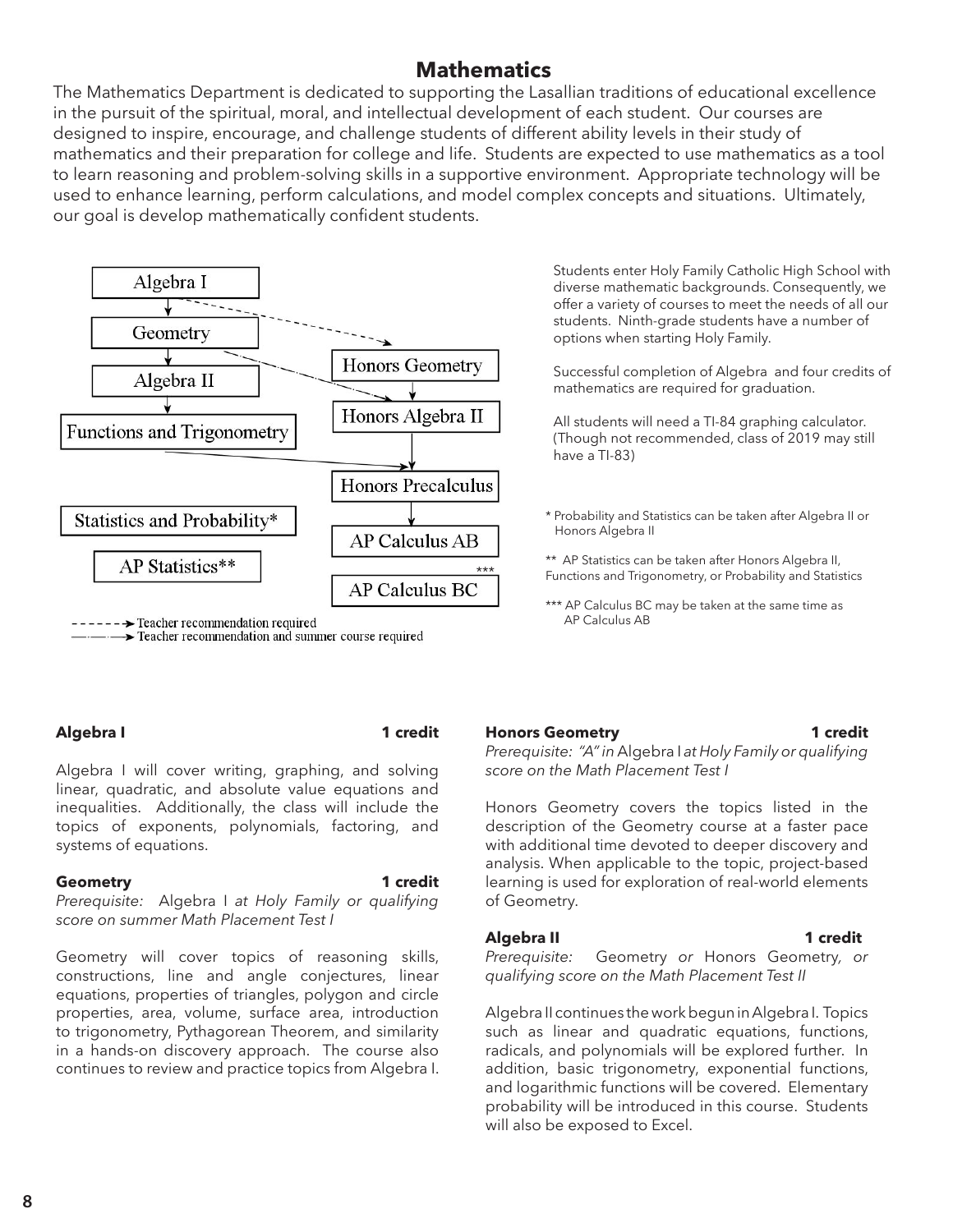#### **Honors Algebra II 1 1 1 1**

*Prerequisite:* Honors Geometry *at Holy Family,* Geometry *at Holy Family with teacher recommendation and completion of a summer course, or qualifying score on the Math Placement Test II*

All of the topics of Algebra II will be covered, although they will be studied in more detail and at a faster pace. Additional topics include: introductory trigonometry and elementary statistics in preparation for PreCalculus.

# **Functions and Trigonometry 1 credit**

*Prerequisite:* Algebra II *or* Honors Algebra II

This is a full-year course that covers functions and their properties and trigonometry and its applications. Covered topics include: right triangle ratios, the six trigonometric functions, identities, vectors, and inverse trigonometric functions.

### **Probability and Statistics 1 credit**

*Prerequisite:* Algebra II *or* Honors Algebra II

This is a full-year course that covers fundamental probability and statistics. Topics include: least square regression lines, collection and analysis of data, normal distribution, sampling and surveying, conditional probability, expected value, independent and dependent events and counting theory.

### **Honors PreCalculus 1 credit**

*Prerequisite:* Honors Algebra II *or* Functions and **Trigonometry** 

Honors PreCalculus is a challenging year course that prepares students to take college level. The primary topics include: functions, trigonometry (with application and identities), and abstract thinking.

### **AP**® **Statistics 1 credit**

*Prerequisite:* Honors Algebra II*,* Statistics and Probability*, or* Functions and Trigonometry

Advanced Placement® Statistics is a college-level course in probability and statistics. Topics include elementary probability, binomial probability, hypothesis testing, regression and correlation, normal distributions, Chi-Squared and t distributions. A passing score on the AP exam in spring may result in advanced standing and/or college credits.

### **AP**® **Calculus AB 1 credit**

### *Prerequisite:* Honors PreCalculus

Advanced Placement® Calculus is a college-level course. Topics will include further work with limits, derivatives, and integration with considerable focus on applications. Students passing the AP Calculus AB exam in spring may earn college credit and/or advanced standing at their chosen post-secondary institutions.

### **AP**® **Calculus BC 1 credit**

*Prerequisite: AP Calculus AB or concurrent enrollment in AP Calculus AB with teacher recommendation*

AP Calculus® BC is a college-level course which will review material from AP Calculus AB and introduce more advanced topics in calculus. Topics include parametric, polar and vector equations, integral applications, polynomial approximations, and series and sequences including the use of Taylor and Maclauran series.

In addition to the traditional calculus topics, the course will cover material not typically found in a high school curriculum but which can lead to deeper thought and problem solving skills. Particular focus will be on problems for which answers have integer or other specific non-continuous set of possibilities which is known as discrete mathematics and number theory. Topics will include logic, counting, graph theory, modular arithmetic, combinatorics, and discrete probability.

Students passing the AP Calculus BC exam in spring may earn college credit and/or advanced standing at their chosen post-secondary institutions.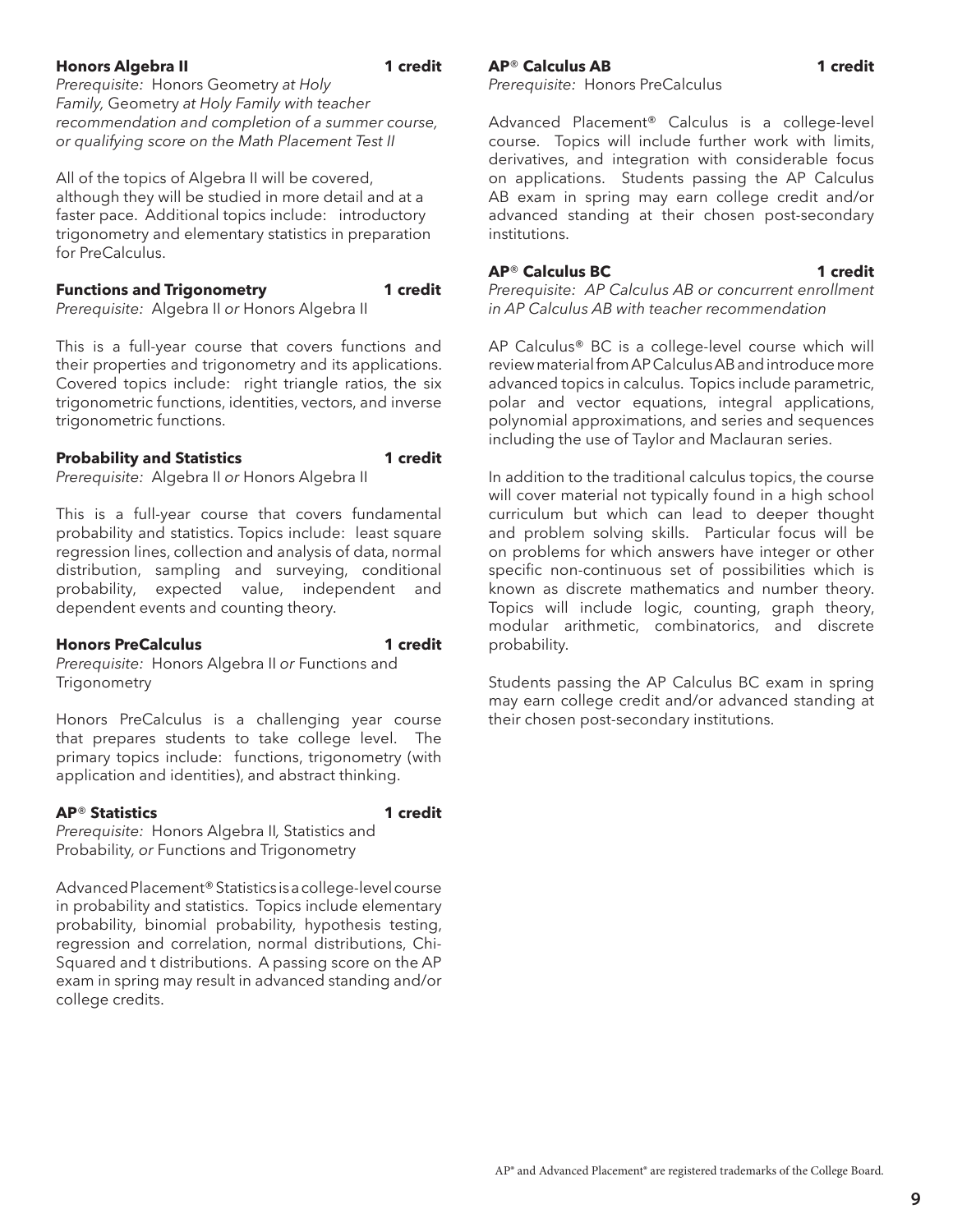Science departments routinely struggle to maintain a balance between rigor and wonder. At Holy Family Catholic High School, these two ideals are not mutually exclusive; rigor and wonder are interdependent and complementary aspects of the science learning experience. Rigor is important because it ensures students will be successful in college level academics. Wonder is important because it ensures students will be lifelong learners. The science department will be resourceful using a wide variety of pedagogical approaches to ensure students succeed in science.

Through successful completion of our three-year science requirement, students will:

- Have mastered a body of knowledge based on courses selected;
- Have developed the capacity to interpret scientific information to make informed decisions as a participating citizen;
- Possess a suite of academic skills and habits which ensure college readiness;
- Have developed the skills necessary to work effectively and solve problems alone, in pairs, and in groups.

#### **Biology 9th Grade 1 credit**

Through lecture, individual and small group activities, and laboratory activities, students will acquire an understanding of the major concepts of biology. This course will offer students exposure to a variety of areas of biology including the nature and practice of science, ecology, evolution, biochemistry, cell structure and function, cell processes, genetics and human biology. Environmental stewardship will serve as a central theme and permeate the aforementioned content.

Fundamental academic skills will be explicitly taught and will include note taking, strategies for effective test preparation, and methods for extracting information from science texts and other articles. Students will be given multiple opportunities to practice skills used by scientists. These skills include making observations, organizing data and analyzing data, and drawing data-based conclusions.

#### **AP**® **Biology 11th-12th Grades 1 credit**

*Prerequisites:* Biology *and* College Prep Chemistry or Honors College Prep Chemistry

Through varied approaches and activities, students will be prepared for the AP® Biology exam in May. This course follows the curriculum as determined by the College Board and covers a wide breadth of biological study including biochemistry, cell biology, molecular biology, genetics, evolution, and ecology. Plant and animal physiology will also be explored as illustrative examples of important cellular mechanisms. Students will spend approximately 25% of class time in the laboratory exploring ideas and developing a scientific skill set; students will also design their own independent investigations for most labs. This class meets for one and a half periods and is the equivalent of two semesters of college biology.

**Chemistry 10th-11th Grades 1 credit** *Prerequisite:* Biology

In this summer school course, students learn key concepts of chemistry; for example, principles of measurement, matter, energy, states of matter, gas laws, kinetic molecular theory, mixtures and compounds, and the internal structure of the atom. Students build on this foundation to study chemical reactions, stoichiometry, and chemical bonding. This two-semester chemistry course meets during the summer. Only one semester may be completed during a summer session.

#### **College Prep Chemistry 10th-11th Grades 1 credit** *Prerequisite:* Biology

Through lecture, individual, small group, and laboratory activities, students will acquire an understanding of the key concepts of chemistry, including principles of measurement, the atomic theory, basic quantum theory, chemical equations, mole calculations, gas laws, the kinetic theory, stoichiometry, solutions chemistry, thermo-chemistry, and nuclear chemistry. Note-taking skills, tools for effective test preparation, strategies for solving word problems using algebra, and methods of extracting information from science resources will be emphasized. Students will be given multiple opportunities to practice the skills used by scientists. These skills include observation, organization of data, graph construction and interpretation, mathematical manipulation of data, mathematical evaluation of data, and the drawing of data-based conclusions.

Students will also complete at least eight ACT prep activities and be given lecture-based tips for attacking the science section of the ACT.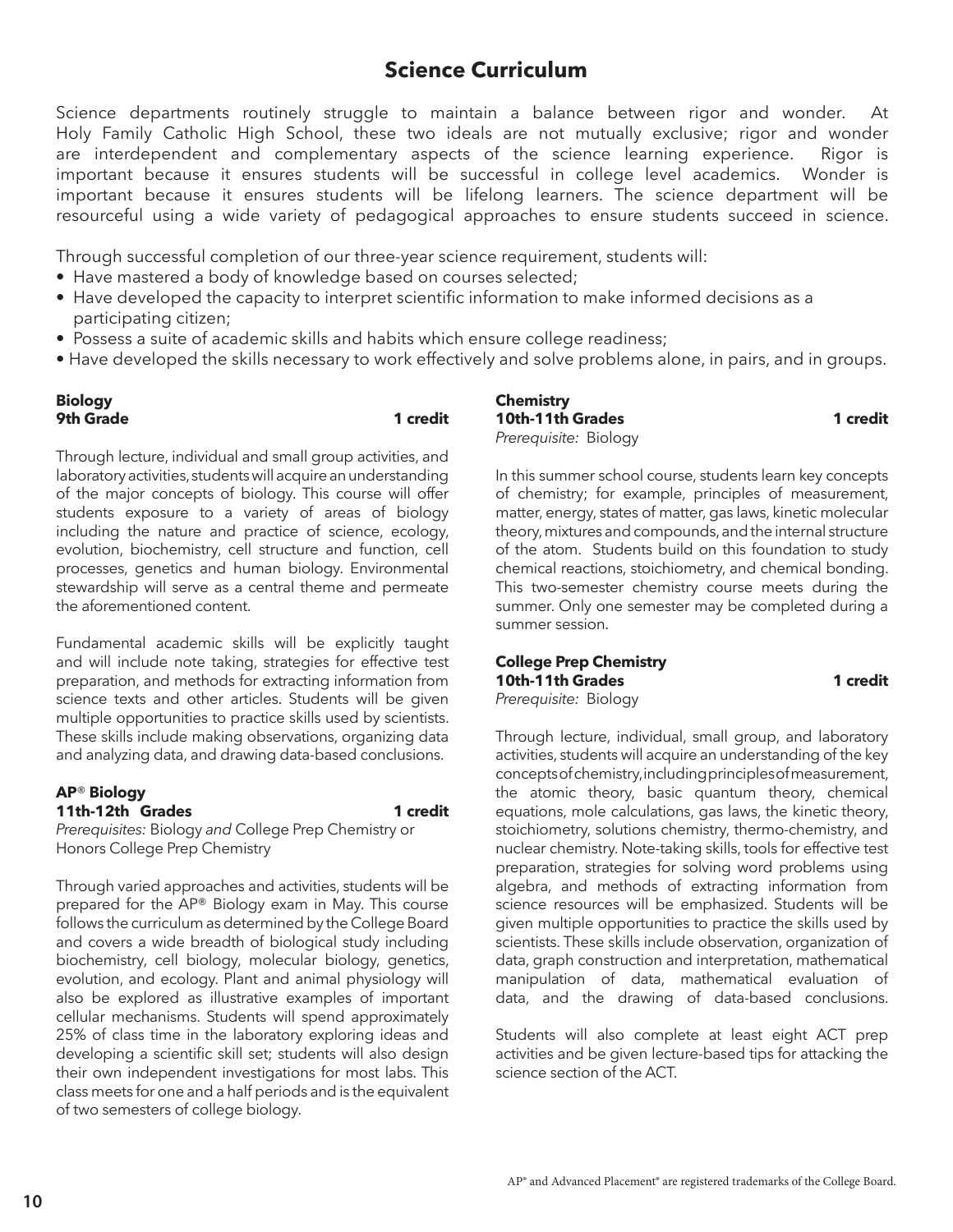#### **Honors College Prep Chemistry 10th Grade 1 credit**

*Prerequisite:* Biology

This is an Honors Level version of College Prep Chemistry. This course covers the same major topics as College Prep Chemistry, but faster, in greater depth and with greater mathematical rigor. It includes the use of physical, graphical, and mathematical models. As a result, strong algebra skills are required.

#### **AP**® **Chemistry 11th-12th Grade 1 credit**

*Prerequisite:* College Prep Chemistry *or* Honors College Prep Chemistry

Through a variety of approaches students will develop the knowledge base and problem-solving skills necessary to be prepared for the AP Chemistry test in May. AP Chemistry covers the topics common to two semesters of collegelevel introductory chemistry including stoichiometry, the kinetic theory, equilibrium, models of chemical bonding, acid-base theories, redox, electrochemistry, kinetics and thermochemistry. Students will spend approximately 25% of class time in the laboratory developing college level lab skills in synthesis, analysis, separation and spectroscopy. Students will also complete at least 6 inquiry- based labs in which they develop their own procedure. Students enrolled in this course will be expected to have mastered a wide range of academic skills including algebra. This class meets for one and a half periods.

#### **College Prep Physics 11th-12th Grade 1 credit**

*Prerequisites:* Biology and College Prep Chemistry or Honors College Prep Chemistry *plus a grade of "C" or better in* Algebra I

Students learn key physics concepts and processes of physics. Topics include kinematics, Newton's laws, energy, momentum, gravitation, waves, sound, optics, electricity, magnetism, electromagnetism, and an introduction to modern physics. A physics of sport mini-unit is included. Students learn physics by doing physics. The course includes paradigm labs and guided inquiry through which students develop graphical and mathematical models of how the world works. Students build knowledge by doing lab investigations, making oral presentations of their findings, working on small group activities and major projects, solving problems, and responding to direct instructions. This is a college preparatory high school physics course that is accessible to any student who meets the prerequisites and is willing to work.

# **Honors College Prep Physics**

**11th-12th Grade 11th-12th Grade 16th-12th Gradit**<br>**Prerequisites:** Biology and College Prep Chemistry or *Prerequisites: Biology and College Prep* Chemistry or Honors College Prep Chemistry *plus a grade of "C" or better in* Algebra II.

This physics course provides opportunities for students to develop a profound, connected understanding of key physics concepts. Topics include kinematics, Newton's laws, energy, momentum, gravitation, waves, sound, optics, electricity, magnetism, electromagnetism, and an introduction to modern physics. Emphasis is placed on scientific reasoning and writing, graphical techniques, and development of physical and mathematical models. Students learn to solve direct application and non-routine problems. Students take part in a variety of modes of scientific activities, ranging from teacher directed confirmation experiments to open – ended student designed research. Students may take the AP Physics I examination; resource materials and exam prep are provided for those interested.

#### **AP**® **Physics C 11th-12th Grade 1 credit**

*Prerequisites:* College Prep Chemistry or Honors College Prep Chemistry*. Completion of Precalculus is recommended.*

AP Physics C is a one-year course which focuses on the fundamentals of calculus - based mechanics with further development of calculus-based electricity concepts. The course features many lab investigations, teacher and student designed experiments, project work, deep processing of concepts, and exploration of current topics in physics. Students tackle challenging, non-routine problems which require the use of physical, graphical and mathematical models. Science reasoning and writing skills are developed. This class is comparable to an introductory college physics course for science and engineering majors, and it meets for one and a half periods. Emphasis is placed on preparation for the AP Physics C Mechanics examination. For those students may also challenge the AP Physics C Electricity examination, additional review and lab sessions are provided.

### **Earth Science 1: Mineralogy 10th-12th Grade .5 credit**

*Prerequisite:* Biology *and any* Chemistry

Through lecture, individual, small group, and laboratory activities, students will gain an understanding of the major concepts of earth science, including the rock cycle, plate tectonics, characteristics and classification of rocks, minerals, and soils, crystal formation and growth, gems/ ores, physical/mechanical weathering, mass wasting, the water cycle and river characteristics. Students will be required to develop sets of dichotomous keys used to identify rocks and minerals. These keys will be tested, refined, and used for several performance-based tests during which unknowns will be identified by students.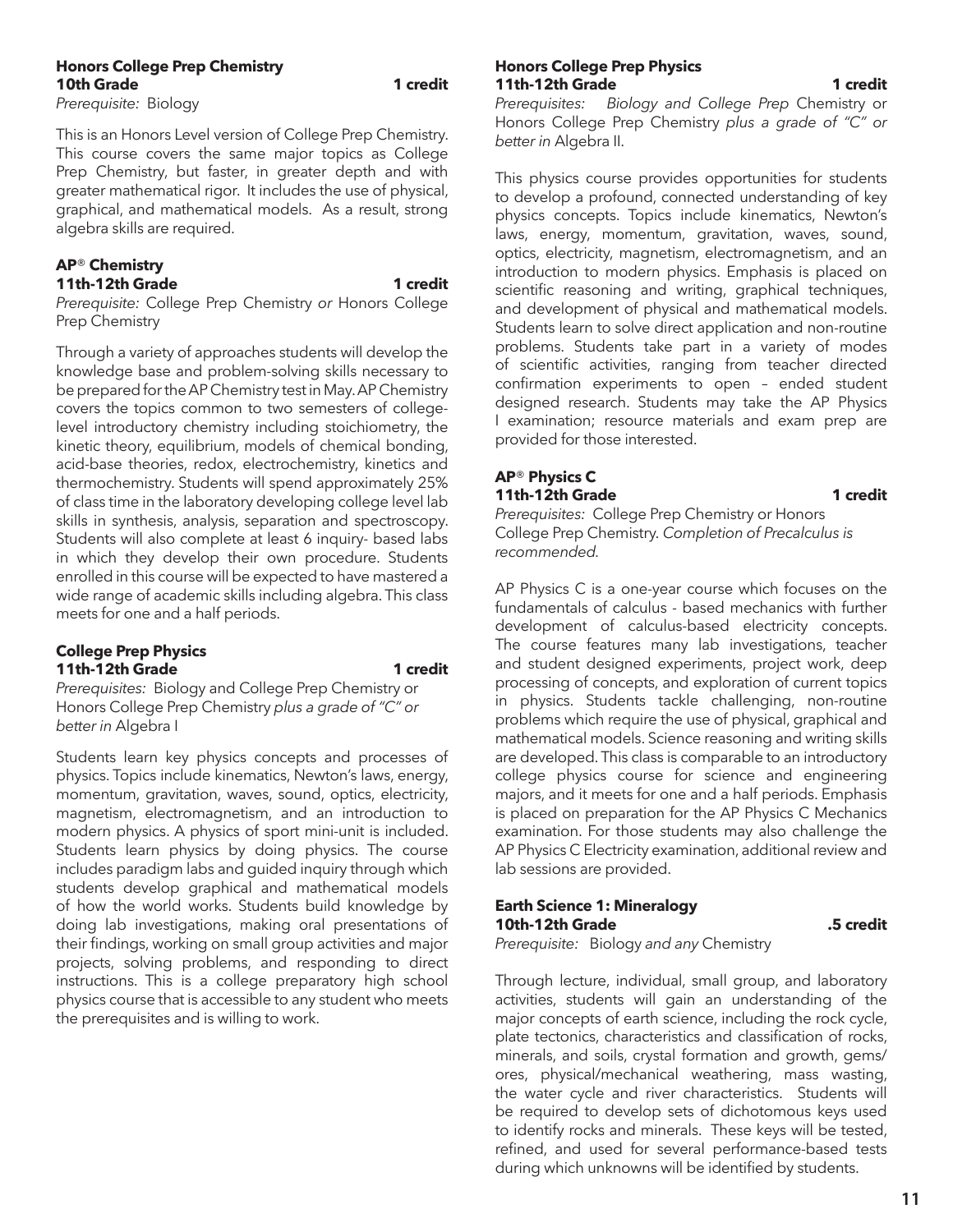#### **Earth Science 2: Earth-Shaping Forces 10th-12th Grades .5 credit**

*Prerequisite:* Biology *and any* Chemistry

Through lecture and lab activities, both individual and small group, students will gain an understanding of some of the major concepts in earth science, including glacial and wind erosion and deposition, historical geology, meteorology, oceanography, astronomy (including comparative planetology, cosmology, and modern theory), petrology in reference to fossil fuel production and use, and environmental stewardship. As a component of the course, students will conduct independent and group research which will be presented to the class.

### **Environmental Science 11th-12th Grades .5 credit**

*Prerequisite:* Biology

Students will investigate the interdisciplinary field of environmental science through a variety of approaches. Focus in this one semester course is not only on the science behind our natural world but also the social, economic and environmental implications of human action. Topics covered include ecology, water resources, agriculture and food resources, energy and atmospheric science, and biodiversity and conservation. As part of the lab requirement, students will complete a stream ecology study. Class discussion is a vital component of this class.

#### **Anatomy and Physiology 11th-12th Grades .5 credit**

*Prerequisite:* Biology *and any* Chemistry

Students will investigate how the human body functions through lectures, labs, discussions and activities. Each of the 11 body systems will be explored in this one semester course with a focus on homeostasis. Virtual fetal pig and human cadaver dissections will be used throughout the course to further explore body systems. Each unit will also explore diseases and disorders that affect the systems being studied. Students interested in medical or health related fields may find this course particularly useful.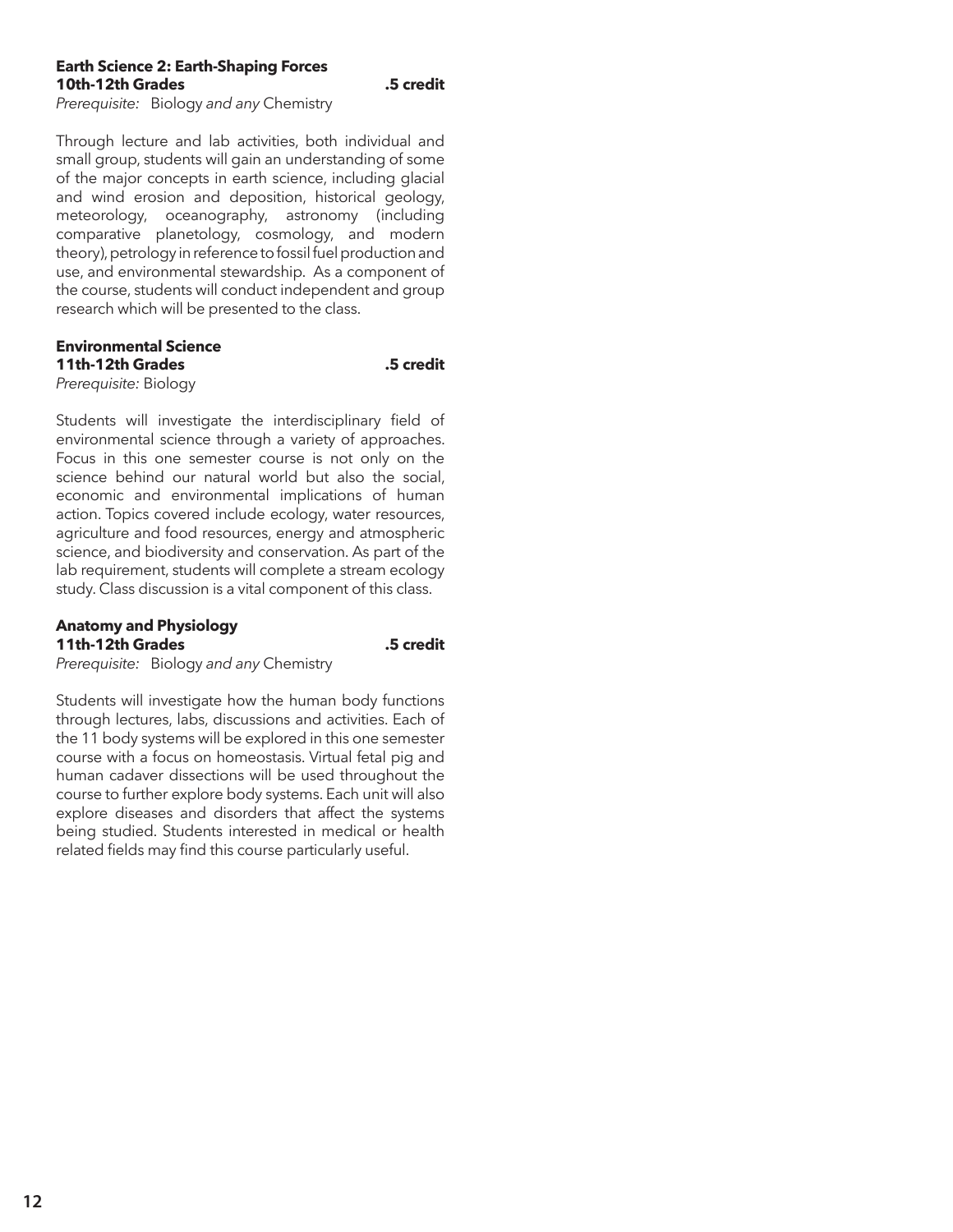# **Physical Education: Personal Wellness**

A quality physical education and wellness program supports the physical, intellectual, and social-emotional development of students. When students maintain adequate levels of physical fitness and make healthy choices, the conditions and opportunities for learning also increase. To facilitate optimal levels of wellness, instructors are committed to delivering a comprehensive curriculum inspires students to pursue lives of fitness-related activities and healthy decisions.

The objective of the Personal Wellness program is to provide students with the knowledge and skills to value and apply physical activity and its benefits for a lifetime. Through active participation in movement and sport, students will foster an appreciation for personal fitness and social skills vital to becoming healthy, productive members of the community. The emphasis on lifetime activities and the application of health information to authentic situations will support the role of individual responsibility in maintaining wellness.

#### **Physical Education/Wellness I for Women or for Men All Grades .5 credit**

This course combines classroom instruction and physical activity. The focus is to be physically active and gain knowledge on a variety of health topics such as decisionmaking, goalsetting, stress management, foundations of nutrition, and physical activity concepts. Students will also work on team building through a variety of team sports and fitness activities. Fitness levels will be assessed at the beginning and end of each semester. This testing is intended to help students become aware of their current fitness levels, set goals, and track their improvement to a healthier lifestyle. *This class should be taken in the ninthgrade year and prior to any other physical education class.*

#### **Physical Education/Wellness II for Women or for Men 10th-12th Grades .5 credit**

This course combines classroom instruction and physical activity. The focus is learning how to be physical active beyond the classroom through fitness activities, individual sports, and recreational skills. In addition, students will be tested on different health-related components of fitness such as muscular strength, muscular endurance, flexibility, and cardio-respiratory endurance. Fitness levels will also be assessed at the beginning and end of the semester. *This class is great to take prior to FCS or may be taken more than onc*e.

#### **Personal Wellness (co-educational) 10th-12th Grades .5 credit**

Personal Wellness is a combination of classroom instruction and physical activity. The focus is on the development of a healthy balance of mental, emotional, and physical health through activities promoting stress reduction and relaxation while enhancing strength, flexibility, balance, and body alignment.

#### **Hybrid Health 10th-12th Grades .5 credit**

This hybrid option of Health is completed on-line with a small part being completed in the classroom in order to fulfill the CPR/AED certification requirement.

#### **Health 10th -12th Grades .5 credit**

Health is a required course that encourages students to accept personal responsibility for attaining and maintaining a healthy and independent lifestyle. Students will learn information that relates to all aspects of health, including, mental health issues, reproduction and human sexuality, alcohol and drugs, and how to meet the challenges of healthy decision-making. Adult CPR/AED is a graduation requirement for all students. Students will receive this certification during class hours. The cost of certification materials is between \$10-\$15.

#### **Fitness, Conditioning, & Strength for Men or Women 10th-12th Grades .5 credit**

FCS is a one-semester course designed for students who are interested in fitness activities as well as individual strength and conditioning programs. Students will broaden their knowledge of strength training principles and incorporate them into their own individualized programs. Students will learn the proper techniques, safety, and correct lifting forms for all exercise movements, major muscle groups, sports related injuries, and the basics of nutrition. Other activities that will be stressed throughout the course are cardio-respiratory fitness, flexibility, power, plyometrics, circuit training, muscular strength, and endurance exercises. *This class may be taken more than once.*

#### **Independent Online Physical Education for Four-Year Music Students All Grades .5 credit**

This course will guide you on how to be physically active on your own, while also learning about different fitness components related to your health and wellbeing. This course requires daily fitness journaling, interviewing a health professional, and an overall understanding of lifetime health and fitness.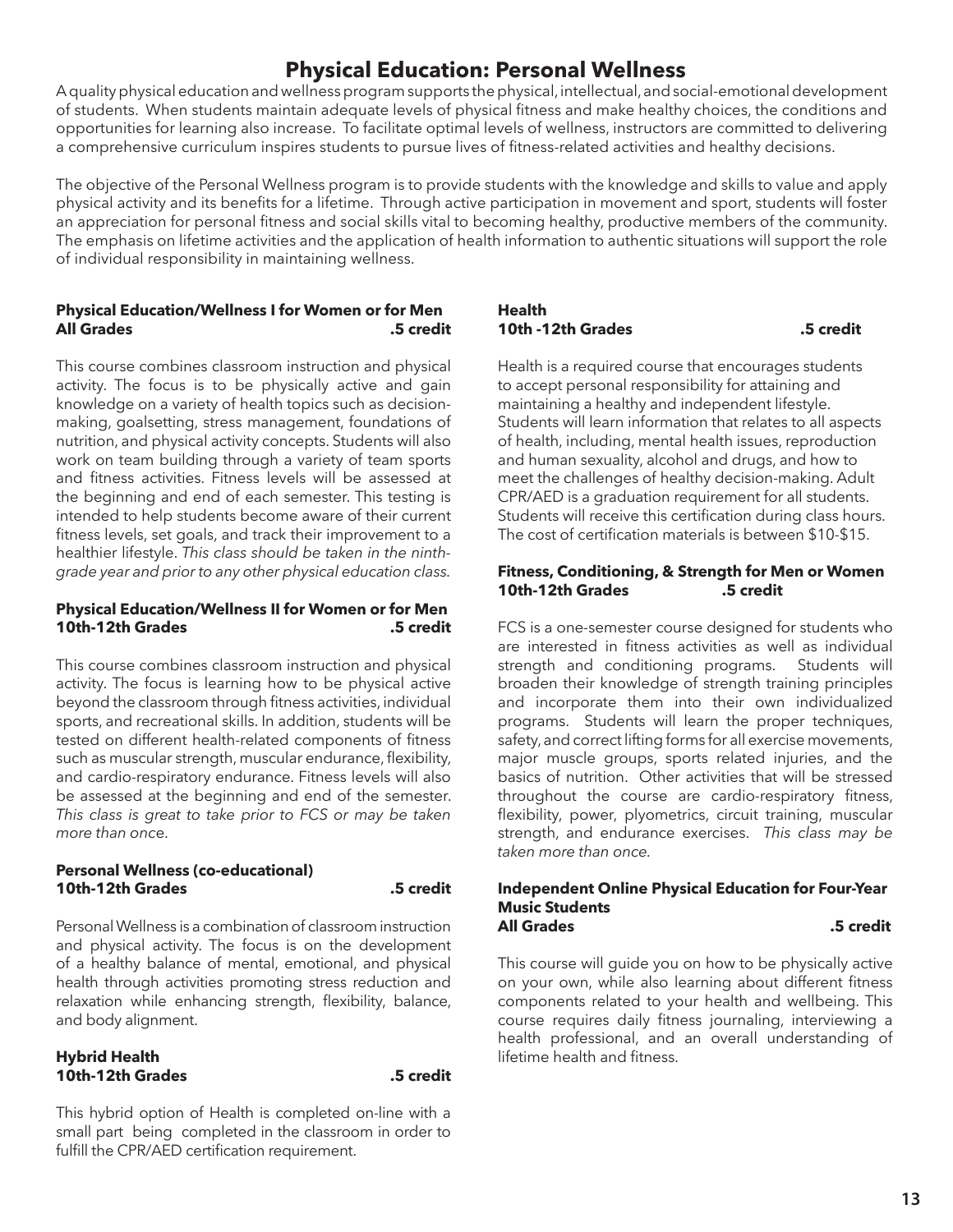# **Social Studies**

The Holy Family Catholic High School Social Studies Department prepares students to be participating citizens of society who are knowledgeable and thoughtful. Students will be able to analyze varied resources to understand multiple perspectives, effectively communicate and collaborate in diverse communities, and think critically in order to understand the past, engage in the present, and impact the future.

#### **World History & Geography 9th Grade 1 credit**

World History is a required yearlong course integrated with World Literature and Sacred Scripture. Students will trace human history from the beginnings of agriculture and settled life to the time of the First World War. This is a true world history course, including information on civilizations in China, India, Africa, and the Americas as well as Europe and Western Asia. World History and Geography incorporates concepts and themes from literature and theology, and includes the study of geography, culture, government, and technology. This course places a special emphasis on geography with map identification incorporated into the curriculum.

#### **American Government 10th-12th Grade .5 credit**

American Government is a required social studies course that may be taken in semester or Advanced Placement form. In this semester format, students will learn about the powers and responsibilities of the three branches of national U.S. government, as well as the general workings of basic political systems. They will also explore federal and state divisions of power, U.S. political parties, and American civil liberties. Students will become informed citizens through this class. To this end, students will be required to attend a political meeting outside of the classroom and write a reaction to it.

#### **AP**® **Human Geography 10th-12th Grade 1 credit**

Advanced Placement Human Geography is a year-long course that gives students the opportunity to earn college credit. It is designed to represent a systematic study of the earth's inhabitants. The course covers units about maps, population, migration, culture, language, religion, ethnicity, political geography, economic development, industry, agriculture, and urban geography with a focus on geographic models and their applications. Case studies involving local, regional, and global scales are used, as well as internet activities, field excursions and research, and videos to explore human geography topics.

#### **AP**® **Government and Politics with Economics 10th–12th Grade 1 credit**

*Prerequisite: U.S. History or AP U.S. History \*Note this fulfills the Economics requirement starting with the Class of 2024*

Advanced Placement Government and Politics provides a college-level nonpartisan introduction to key political concepts, ideas, institutions, policies, interactions, roles, and behaviors that characterize the constitutional system and political culture of the United States. Students will study U.S. foundational documents, Supreme Court decisions, and other texts and visuals to gain an understanding of the relationships and interactions among political institutions, processes, and behaviors. They will also engage in disciplinary practices that require them to read and interpret data, make comparisons and applications, and develop evidence-based arguments. The nightly homework assignments are in line with College Board requirements for AP courses. In addition, they will complete a political science research or applied civics project. The course will also cover the American economic system, fulfilling the economics graduation requirement starting with the Class of 2024.

#### **Economics and Personal Finance 10th-12th Grades .5 credit**

*Prerequisite: World History*

*\*Note this fulfills the Economics requirement starting with the Class of 2024*

Students will study fundamental economic principles such as scarcity, supply, demand, and voluntary exchange. Students will explore market structures and the role of government in economics. Students will gain practical personal finance skills such as building a credit history, paying for college, managing debt, and creating a personal budget.

### **Psychology 10th-12th Grades .5 credit**

Why do people behave the way they do? Psychology is a one-semester elective course designed to answer this question. Historical and contemporary beliefs in psychology will be addressed. A major focus of the course will be child and teen development, the central nervous system, and psychological disorders. Students will actively investigate their own learning processes and personality characteristics.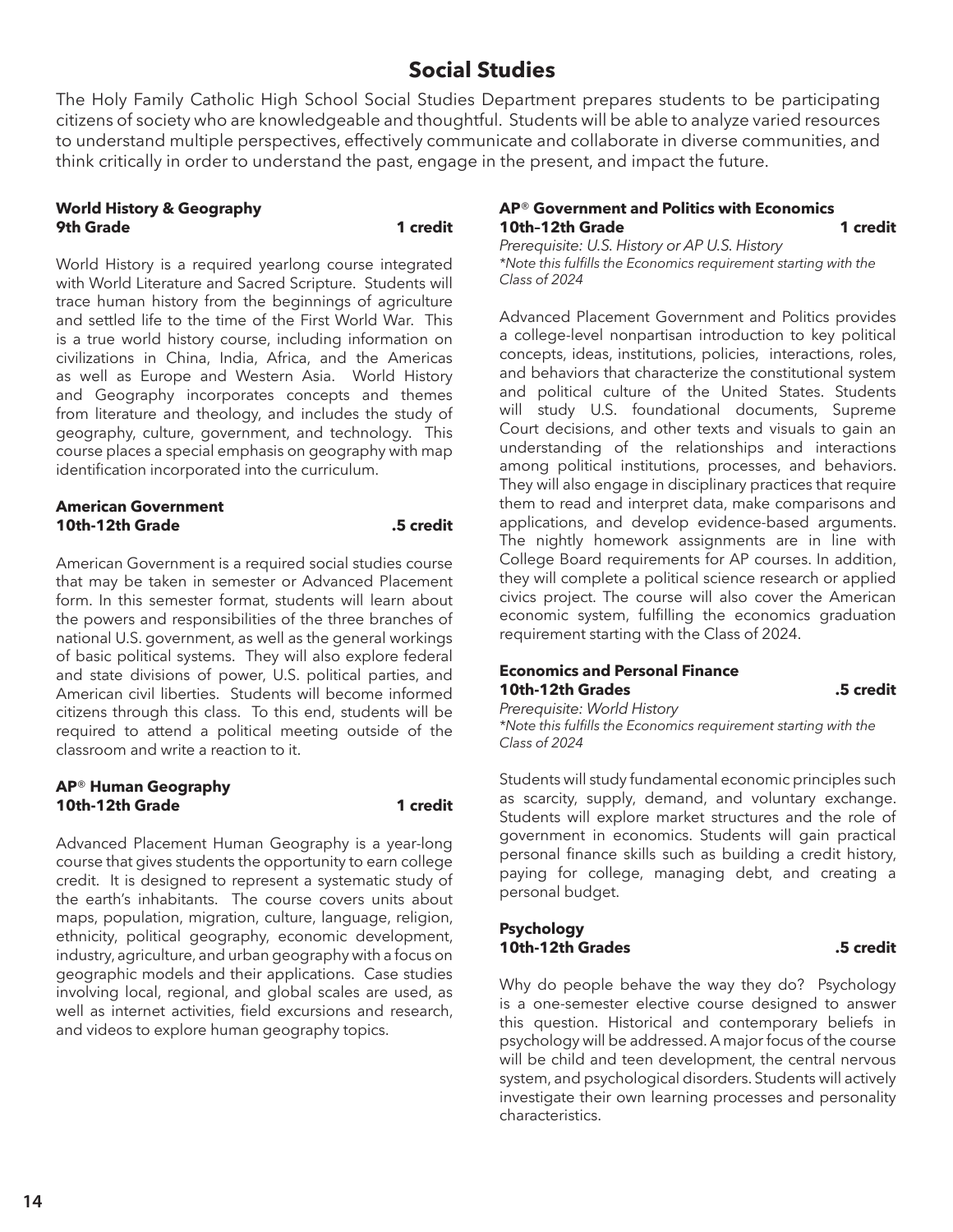#### **Sociology 10th–12th Grade .5 credit**

Sociology is the study of human behavior in group situations. Its focus is on the dynamics of group behavior and on the interactions of individuals in groups. This course covers basic sociological theory and analytical tools and shows their relationship to other behavioral science disciplines, such as anthropology and psychology. This class will explore these areas through sociological readings and engaging in discussion and simulation. Topics explored in this class include sociology as science, culture, socialization, social groups, social organization, deviance, crime, class, race and ethnicity, gender, family, social change, and poverty.

#### **American Legal Studies 10th-12th Grades .5 credit**

This semester course will introduce students to the American legal system and the legal principles on which it is based. Students will study how both criminal charges and civil disputes are resolved by the court system and alternative dispute resolution methods. Students will learn about the roles of lawyers, judges, juries, and other participants in the legal system. They will also analyze constitutional law principles and Supreme Court cases dealing with individual rights, including freedom of speech, freedom of religion, freedom of the press and right to privacy, due process and discrimination.

#### **United States History 11th Grade 1 credit**

United States History is a required course for juniors. The requirement, however, may be fulfilled through an Advanced Placement approach (see below). The year's study will combine a thematic and chronological approach to events and issues facing the United States from the 1600's to the 20th Century. This course is designed to give students an understanding of our evolving democracy and knowledge of our past through basic themes in U.S. history and integration with American Literature and Ecclesiology.

#### **AP**® **U.S. History 11th-12th Grades** 1 **credit**

Advanced Placement United States History is a full-year college level course. Students taking this course must be prepared to engage in critical thinking, synthesize materials, have good writing skills, and be prepared to examine and analyze original documents from the American past. This course is designed to help students come to a profound understanding of the major issues and conflicts that have shaped our nation into what it is today. Students will be expected to write fulllength research papers and do college level reading assignments as well as take tests based on the format of the AP U.S. History exam given in May. These tests will include analysis of primary source documents as well as full-length essay questions requiring critical thinking and analysis of historical trends. Students who do well on the spring exam may receive college credit. This course has required reading and writing assignments that must be completed over the summer. The nightly homework assignments are in line with College Board requirements for AP courses.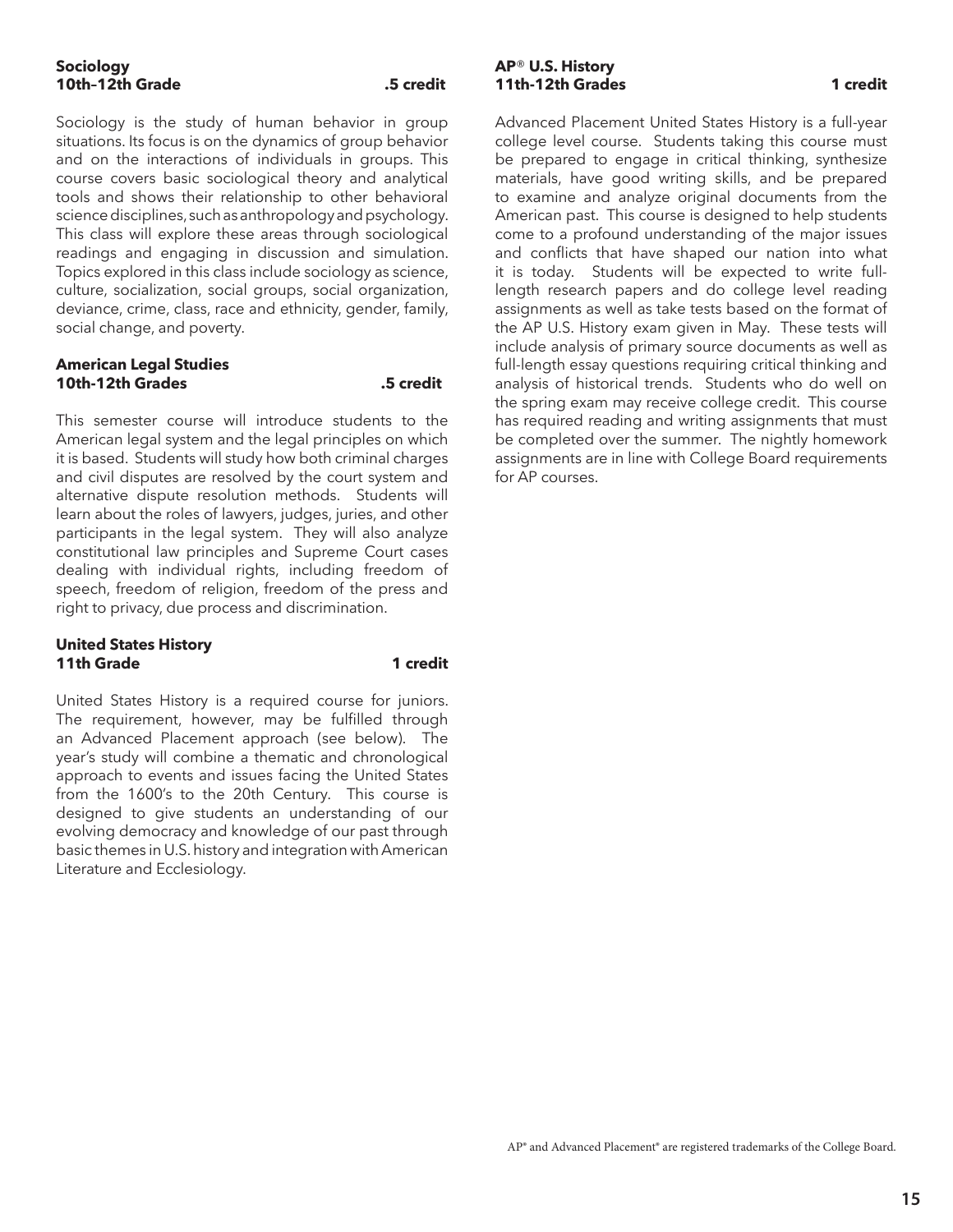# **Technology/Practical Arts Education**

The philosophy of the Technology Education Department is to prepare students to function capably and ethically in a highly technological and, therefore, ever-changing society. Emphasis is on fundamental principles and applications. A wide variety of software programs are utilized, affording students the skills they need to address their needs successfully today and in the future. Courses are designed to serve students with differing abilities, interests, and goals.

#### **Computer Applications All Grades .5 credit**

An introductory course, Computer Applications includes the skills of word processing, database management, spreadsheets, desktop presentations, web page design, and software integration. Students will learn both traditional desktop software along with Microsoft 365 and other cloud applications. Mini presentations will be used to display understanding of skills.

### **Computer Applications II All Grades .5 credit**

*Prerequisite:* Computer Applications

Students enrolled in this semester course will experience practical and creative use of the skills learned in Computer Applications. Development of collaboration skills, effective communication dynamics, and problem-solving tools will be incorporated into projects. Students will create a final presentation on a given topic that will incorporate all computer application software and presentation skills.

#### **Technology Studies All Grades .5 credit**

*Prerequisite:* Algebra I or passing score on math placement test.

This is an integrated modular course that takes the student through technology concepts and fundamentals in engineering graphics, programming, and architecture. Students will work on various projects exploring different designs, simple games, web pages, Computer Aided Design (CAD) drawings, and other technologies. Students must complete two of the four modules in the semesterlong course. Students can repeat the class and complete the remaining two modules.

The engineering graphics modules are prerequisites for the Robotics and Design and Manufacturing courses. The programming module is the prerequisite for Advanced Programming.

#### **Advanced Programming All Grades .5 credit**

*Prerequisite:* Technology Studies prior to 2021-2022 or programming module in 2021-2022 Technology Studies

This is a one-semester course that primarily utilizes the JAVA programming language to cover some of the more advanced topics in programming which were only introduced in Technology Studies. Key among these topics is object oriented programming. Other topics will include the program life cycle, graphic techniques, user interface design, and hardware components. Throughout the course, students will explore realistic problems from preliminary design stage through coding and debugging.

### **AP**® **Computer Science All Grades .5 credit**

*Prerequisite:* Advanced Programming

This second-semester JAVA programming course will continue what was begun in Advanced Programming. Students will spend more time looking at advanced structures and algorithms as well as error handling. They will learn about queues plus trees and their uses for searching and sorting data. This course will prepare students to take the AP® Computer Science exam.

### **Engineering Graphics 2 All Grades .5 credit**

*Prerequisite:* Technology Studies

In this one-semester course, students will work on solid modeling drawings, assemblies, animations, frame generator, and sheet metal design. They will calculate gears, threads, and go over tolerances. File management will be applied to assembly drawings as well as be animated and put under stress analysis. Once a month, students will complete a design challenge that consists of CAD drawings, and building with the 3D printer.

#### **Introduction to Robotics All Grades .5 credit**

*Prerequisite:* Engineering Graphics II or engineering modules in 2021-2022 Technology Studies

This one semester course will use a hands-on approach to introduce the basic concepts of robotics, focusing on programming, sensors, gears, mechanical devices, 3D design applications, and usage. The class will explore the ethical and moral implications of robot usage by going over case studies and writing a paper. Course information will be tied to lab experiments; students will work in teams to build and test increasingly more complex competitive challenge robots, culminating in a semester robot final.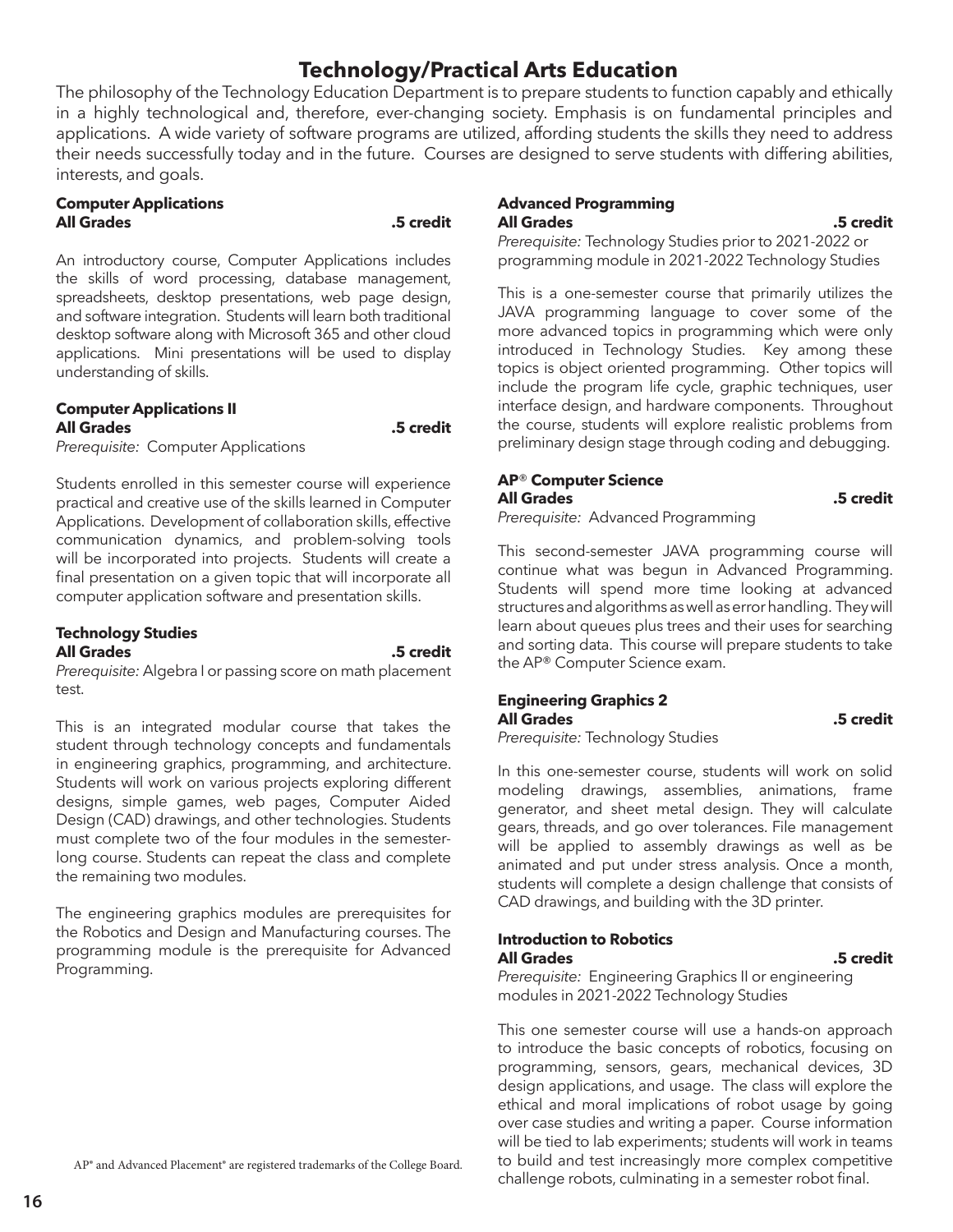### **Robotics 2 All Grades .5 credit**

*Prerequisite:* Introduction to Robotics

During this semester course, students will be using a variety of materials to construct a complex robot. Java programming language will be applied to run the robot autonomously and by remote. Students will be required to design and document the construction of their robots on the computer. Completed robots will compete in the FIRST Tech Challenge (FTC) which is held on multiple Saturdays. All students are required to attend each competition.

#### **Robotics 3 All Grades .5 credit**

*Prerequisite:* Robotics 2

Students will create a competitive robot to compete in the FRC robotics competition. Students will be introduced to the competition and the robots systems. Learning outcomes will focus on safety, mechanical structures, electrical, CAD, design, pneumatics, prototyping, 3D printing, manufacturing and programming. Students will also be introduced to create a business plan, outreach, and strategic analysis of their work. Students will be required to compete in the MN qualification tournament.

#### **Innovation Lab .5 credit**

*Prerequisite:* Robotics*,* AP Computer Science*,*  Architecture II *or with permission*

Innovation Lab is a capstone class that allows students who have completed the advanced classes in one of the various technology tracks to combine talents and skills to work on an integrated project. Students will present their idea, design it, build it, and present their achievements as a group to the technology department. This class encourages our advanced students to combine resources and recognize how each technology path plays a role in creation.

#### **Design and Manufacturing .5 credit All Grades**

*Prerequisite:* Engineering Graphics 2 or engineering modules in 2021-2022 Technology Studies

This course will expose students to the digital design applications and 2 different manufacturing process. Students will utilize different CAD software and other design software to create digital parts. They will then utilize additive manufacturing(3d Printing) to produce prototypes or final products. The last manufacturing process will be Subtractive Rapid Prototyping(SRP) using the CNC router to create functional prototypes out of aluminum, wood, polycarbonate and other materials.

### **Publication Design 10th-12th Grades .5 credit**

The objective of this class is to plan, design, publish and distribute the Holy Family Catholic High School yearbook and newspaper. Students will have regular assignments and responsibilities that will contribute to their understanding of good publication practices and the specific elements of our publications. Some of these responsibilities include the requirement of attending after school or weekend events (school plays, concerts, competitions, etc.) in order to take pictures and write stories. Both publications have hard deadlines so students will need to be organized and timely with their responsibilities. This class meets everyday, opposite lunch, all year.

#### **Video Production I All Grades .5 credit**

This course can be completed toward either a fine arts or technology credit.

Students in the course will be exposed to various aspects of video production in a cooperative crew setting in which they will gain hands-on knowledge and develop media skills through in-class, studio, and field activities. Processes covered in class include pre-production planning, scripting, shooting, basic lighting techniques, sound, editing, and live production. Students will be exposed both to technical and artistic concerns as well as theories of expression, interpretation and critical analysis of moving images throughout our society. This course may be taken as a fine art or technology credit. Identify preference on class registration form.

#### **Video Production II All Grades .5 credit**

*Prerequisite:* Video Production I *or permission of instructor*

This course can be completed toward either a fine arts or technology credit.

This course builds off the knowledge base students acquire in Video Production I, both conceptually and in terms of skill development. Though some projects may be group efforts, Video II emphasizes independent inquiry. Students will explore their personal creative vision and expression through a more sophisticated use of cameras, editing tools, sound, and light. Students will also develop a better understanding of the use of moving images through a greater focus on artistic theories and analysis.

**Photography II - See description under Visual Arts.**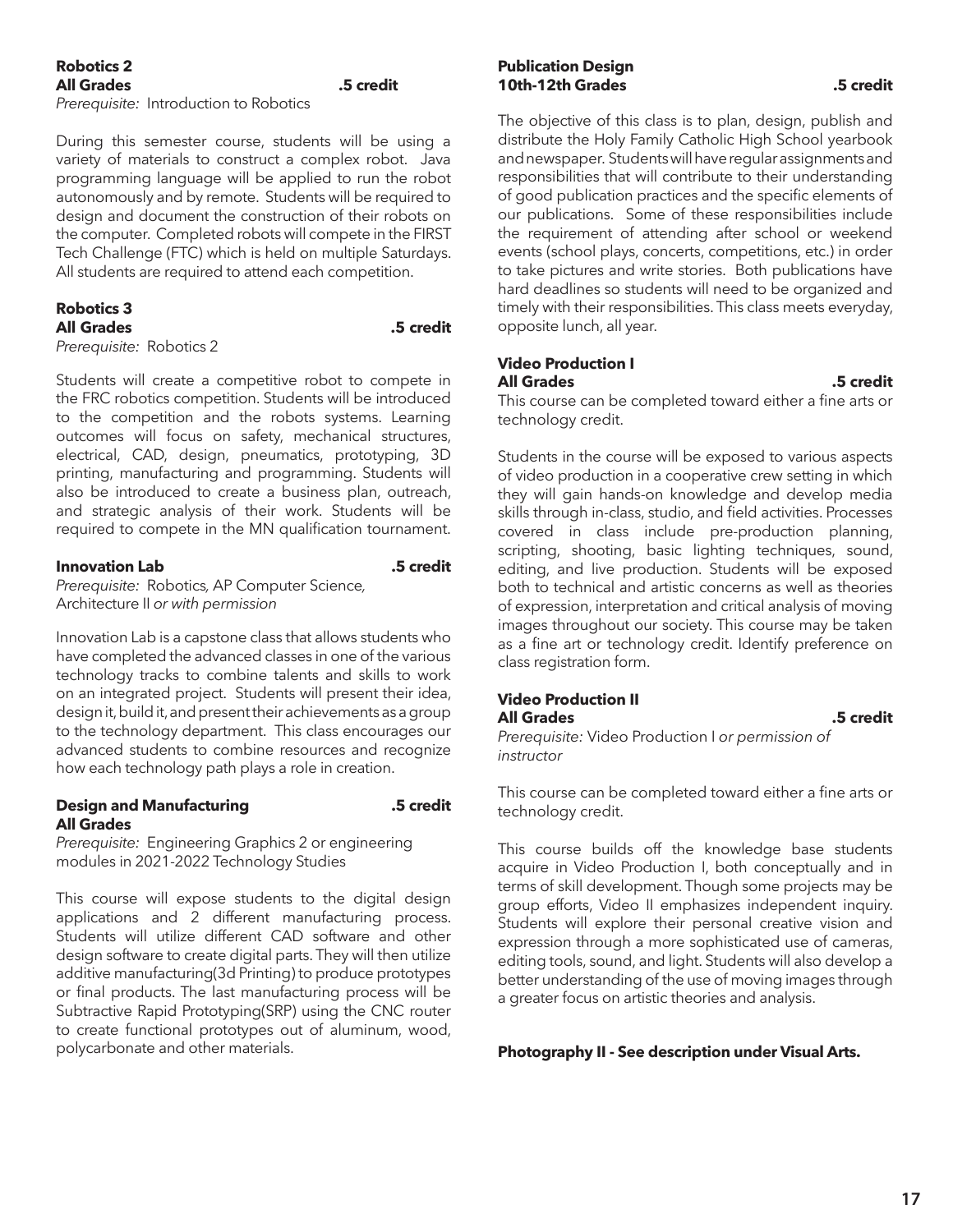## **Visual Arts**

The visual arts are integral to the intellectual, emotional, and physical growth of students. Visual art provides an opportunity for students to be expressive in different media. Higher order thinking skills are developed. At the same time, there is a need for people who are creative, good problem solvers, and independent workers. The visual arts help students develop these qualities. Art education is also designed to help students learn to value God's beautiful creations.

### **Art I All Grades .5 credit**

This one-semester course is a prerequisite for many of the other art courses. Art I addresses learning and practicing many media techniques, an awareness of the elements of art, and an appreciation and analysis of artists' works. Students will draw, paint, collage, and sculpt while working from observation, as well as from photo resources. Students will learn and practice foundational drawing skills as these skills are necessary for any further art courses. They will gain an understanding of incorporating compositional techniques in their own works, too. Written work, quizzes, and tests are as important to the course as the creation of art itself. Attendance at the Art Show is required.

#### **Drawing I All Grades .5 credit** *Prerequisite:* Art I

This one-semester course is designed for those who wish to pursue drawing more intensely. Working mostly from observation, students will be asked to critique their work carefully and take responsibility for making the necessary improvements. They will work both with value studies as well as full color. The students will also spend time analyzing the works of other artists. Mixed media techniques will be introduced and practiced in the second quarter. Written work, quizzes, and tests are important aspects of the course. Attendance at the Art Show is required.

| <b>Painting I</b>   |  |
|---------------------|--|
| <b>All Grades</b>   |  |
| Prerequisite: Art I |  |

**All Grades .5 credit**

This one-semester course is designed for those who wish to pursue painting more intensely. Students will begin by gaining an understanding of the skills of color mixing and working from observation. Using acrylic, tempera, and watercolor, the students will learn and practice working form observation and photo resources. Students will be asked to critique their work more deeply and take responsibility for making the necessary improvements. They will work both with value as well as full color. Mixed media techniques will be introduced and practiced in the second quarter. Written work, quizzes and tests are important aspects of the course. Attendance at the Art Show is required.

#### **Advanced Drawing All Grades .5 credit** *Prerequisite:* Drawing I

This course is designed for students who have completed Drawing 1 and would like to advance their skills in art. This course focuses on enhancing a student's drawing skills, techniques, and knowledge of various drawing mediums all while creating a unique body of work that will be critiqued at the end of the semester. The process of selecting a theme for each piece will be a collaborative effort between the artist and the teacher. Once decided, students will create their own compositions in the drawing media of their choice. Art history as well as the observation of current artists is also a critical component of this class.

*Advanced Drawing can be taken more than once.* Each time a student takes Advanced Drawing, they are required to plan and create a cohesive body of work which challenges their current skill level and exhibits growth from their previous works. Students will be required to research, plan, and document all work and techniques used throughout the semester. Work outside of class is expected. Attendance at the Art Show is required.

#### **Advanced Painting All Grades .5 credit**

*Prerequisite:* Painting I

This course is designed for students who have completed painting 1 and would like to advance their skills in art. This course focuses on enhancing a student's painting skills, techniques and knowledge of various painting mediums all while creating a unique body of work that will be critiqued at the end of the semester. The process of selecting a theme for each piece will be a collaborative effort between the artist and the teacher. Once decided, students will create their own compositions in the painting media of their choice. Art history as well as the observation of current artists is also an important component to this class.

*Advanced painting can be taken more than once.* Each time a student takes advanced painting, they are required to plan and create a cohesive body of work that challenges their current skill level and exhibits growth from their previous works. Students will be required to research, plan, and document all work and techniques used throughout the semester. Work outside of class is expected. Attendance at the Art Show is required.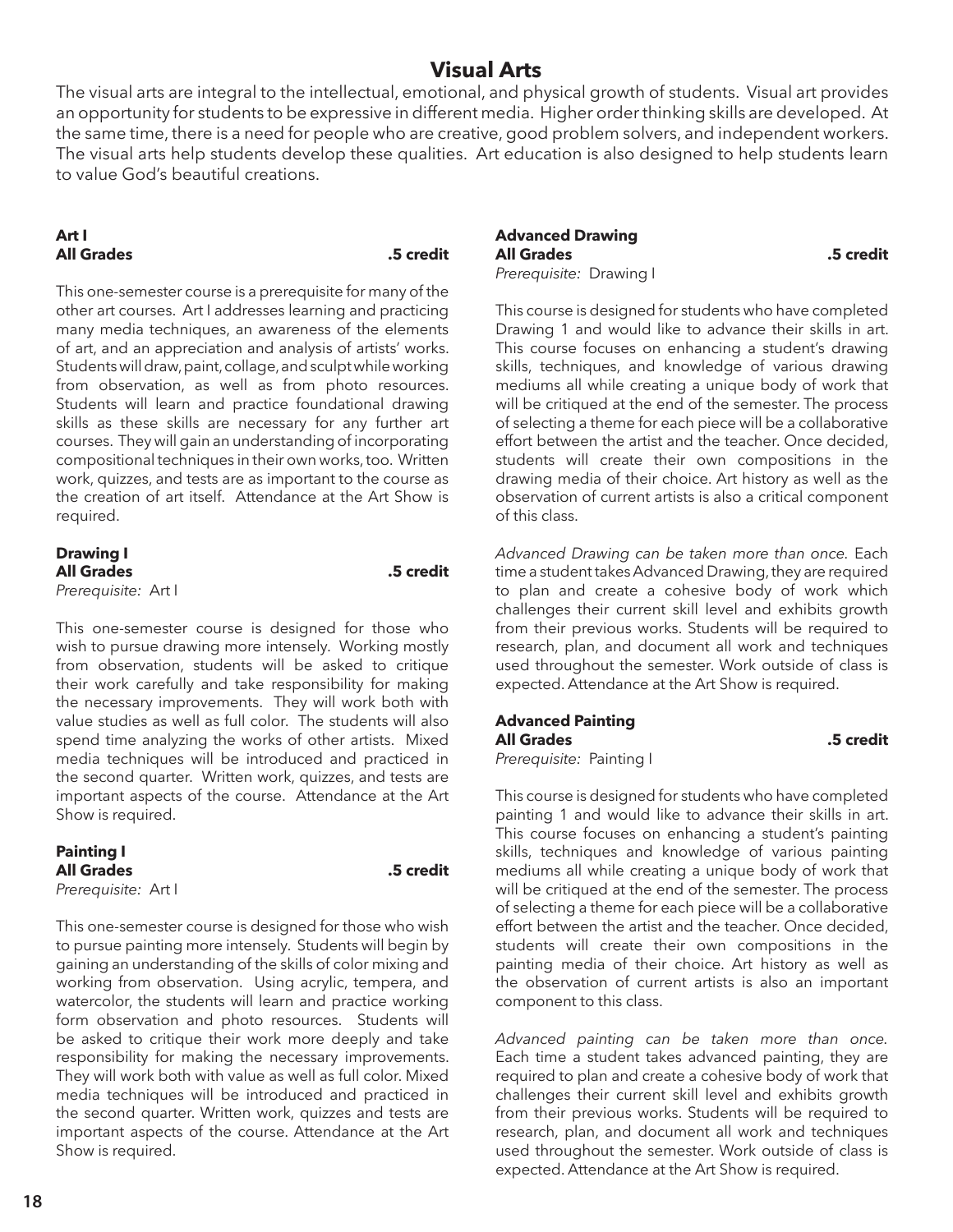#### **AP**® **Studio Art: Drawing Portfolio 11th-12th Grades** 1 **credit**

This course has been designed to accommodate students who have expressed an interest in completing the AP® Drawing Portfolio exam. All content meets the requirements as stated in the student exam poster. Through direct teacher instruction, emphasis will be placed on the production of a volume of quality pieces of art work. Students will address all three sections of the portfolio: Breadth, Concentration and Quality.

Students will be challenged to develop their own personal work. Students will develop mastery of concept, composition, and execution of their personal ideas and themes. Students will also understand that art making is an ongoing process that uses informed and critical decision making to determine outcomes to problems. Students will be expected to develop a comprehensive portfolio that addresses each of these issues in a personal way. Formulaic solutions to problems are discouraged. This course requires two class periods, year-long in addition to pre-course summer work.

#### **Clay I All Grades .5 credit**

Students will create a variety of clay pieces, learning and practicing the hand-building techniques of coils, slabs, hollow forms, and extrusions. They will also learn and practice basic wheel throwing. This course includes learning three-dimensional design concepts and analyzing craftsmanship quality. Emphasis will be on improvement of personal craftsmanship. Written work, quizzes, and tests are integral parts of the class. Attendance at the Art Show is required.

#### **Advanced Clay All Grades .5 credit** *Prerequisite:* Clay I

This course is designed for students who have completed Clay 1 and would like to advance their skills in ceramics. This course focuses on enhancing a student's hand building and wheel throwing skills all while creating a unique body of work that will be critiqued at the end of the semester. Students will also have the option to use non-traditional clay materials as well as advanced glazing techniques.

*Advanced Clay can be taken more than once.* Each time a student takes advanced clay, they are required to plan and create a cohesive body of work that challenges their current skill level and exhibits growth from their previous works. Students will be required to research, plan and document all work and techniques used throughout the semester. Work outside of class is expected. Attendance at the Art Show is required.

#### **Photography I - Digital Photography All Grades .5 credit**

*Requirements: Students must provide their own digital cameras (10 Megapixel or more). Cameras must have USB cables or removable memory cards and instruction manuals. Students must have access to the Internet and on-line course materials.*

Students will learn to use digital cameras while investigating the basis of how to make and produce quality photographic images. They will study the history of photography, elements and principles of art and design as they relate to photography, aesthetics and art appreciation with an emphasis on effective visual communication. Anyone can take a snapshot, but one must learn to see before they readily understand how to make a good photograph. Attendance at the Art Show is required.

### **Photography 2 /Digital Enhancment All Grades .5 credit**

*Prerequisite:* Photography I *or permission of instructor. Requirements: Students must provide their own digital cameras (5 Mega-pixel or more and pen/flash drive (128 MB or better – 256 MB preferred). Cameras must have USB cables or removable memory cards and instruction manuals.*

This course can be completed toward either a fine arts or technology credit.

Students will learn how to improve existing digital images as well as how to create new dynamic images using photographic imaging software. They will study basic image file formats and how to work with them; learn how to perform standard adjustments and editing techniques to improve or alter images; and explore various manipulation procedures to change or create new images, all within the digital desktop environment. They will review elements and principles of art and design as they relate to photography and expand their eye for aesthetics and art appreciation with an emphasis on visual expression and communication. Attendance at the Art Show is required.

### **Video Production 1 and 2 can be taken as technology or fine arts credit. See descriptions in technology section.**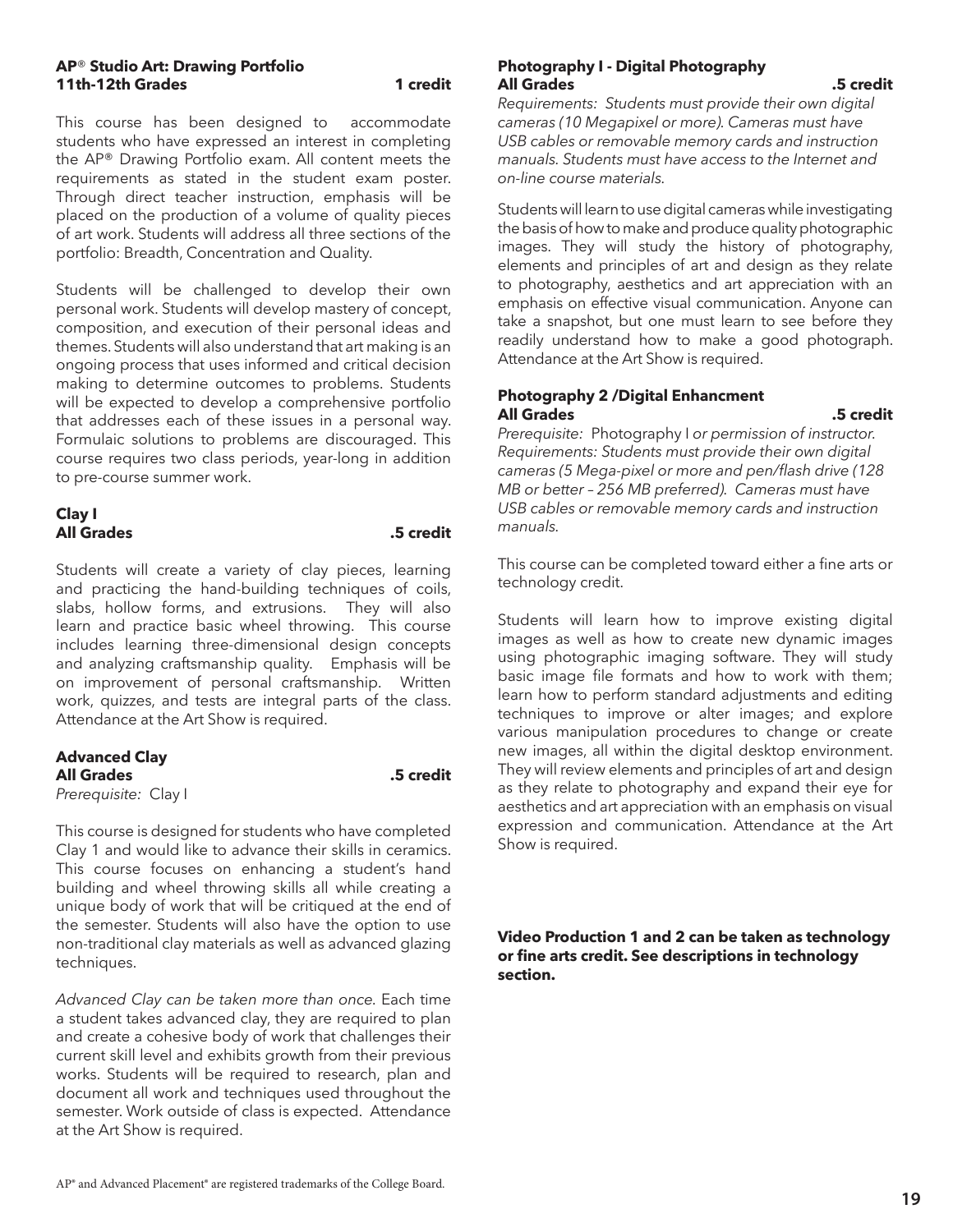### **Music**

Music is an art form that speaks to the intellect, the emotions, and the spirit. The satisfactory composition and performance of music, based upon the knowledge gained through careful preparation, is among the most rewarding of human experiences. Great scholars and great thinkers have always considered music to be an essential element in the development of a complete individual. In ancient Greece, as well as the classical schools of the Renaissance, music was at the very core of the curriculum – an equal to mathematics, science, and literature. Aristotle considered music to be the most important subject for the development of the mind.

Music leads to a complete education. It contributes to physical, intellectual, emotional, and spiritual growth, opens the mind to new perspectives of the world around us, and enhances the skills and enriches the knowledge gained in other disciplines.

#### **Concert Band All Grades 1 credit**

Members of Concert Band will perform many distinctive styles of literature. Focus is on advancing performance skills and technique, music notation, theory, vocabulary, and interpretation. This class will meet for a full period every day, and students will be required to complete lessons with the instructor as required each quarter. Each student is strongly encouraged, however, to study with a private instructor. Attendance is required at extra rehearsals and all performances. Students will have 5 major performances throughout the year. Advanced opportunities to participate in honor bands are offered to interested and eligible students. Pep Band is a component of this class, with students playing at 12-16 events each year. This is a year-long course.

#### **Jazz Band All Grades 1 credit**

*Prerequisite:* Concurrent enrollment in Band or instructor approval

Jazz Band meets every day opposite lunch and for occasional rehearsals outside of the school day. The Jazz Ensemble will perform a wide range of jazz styles including swing, funk, Latin, and ballads. Membership is open to any instrumentalist. This group performs at Coffee House twice a year, MSHSL Section 5A Jazz Contest, a jazz festival, and at other times throughout the school year. This is a year-long course.

#### **Introduction to Guitar All Grades .5 credit**

The purpose of this course is to expose the student to proper playing technique and a wide variety of guitar notation and playing styles in order to acquire a basic understanding of the instrument. By the end of the course, students will be able to perform several common chord progressions, understand chord symbols and charts, perform pick-style and finger-style accompaniment, understand standard music notation (note-reading), and perform melodies and harmony parts in standard music notation in first position in a variety of basic musical styles. Students must provide their own 6-string acoustic guitar..

### **Guitar II**

### **All Grades .5 credit**

*Prerequisite:* Introduction to Guitar

Building off the foundation learned in Introduction to Guitar, students enrolled in Guitar II will learn a greater and more advanced variety of musical styles and delve further into music theory and music reading. We will explore improvisation, as well, and, if time allows, songwriting.

#### **String Ensemble All Grades 1 credit**

Members of String Ensemble will perform classic and popular repertoire for strings. The group may include all four members of the string family: violin, viola, cello, and bass. The class meets for one full period every day and students may be required to complete 2-4 lessons with the instructor each quarter, unless they study with a private teacher. Attendance is required at extra rehearsals and all performances. This is a year-long course.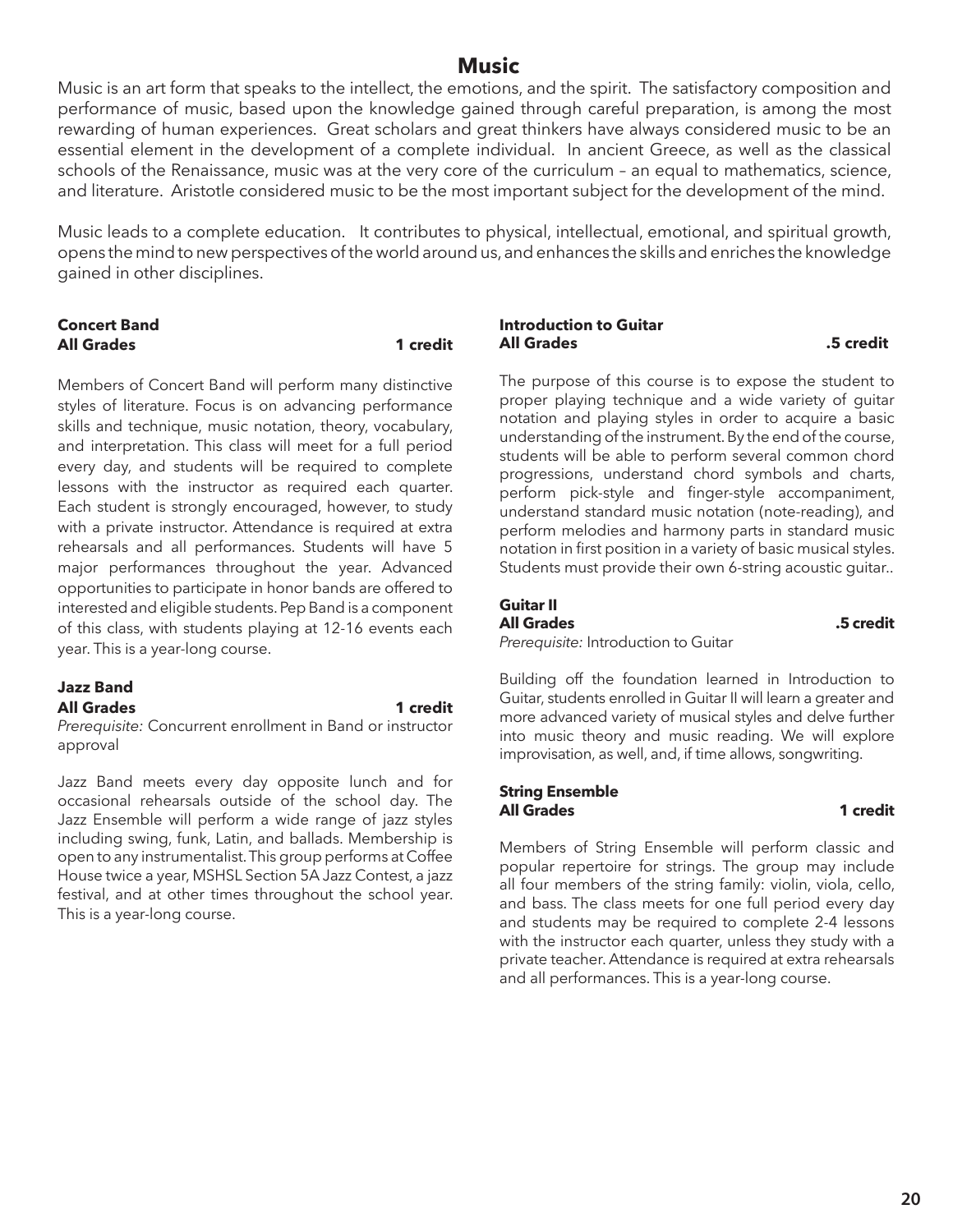#### **Chorus 9th – 10th Grades .5 credit**

Chorus is a mixed voices ninth grade and possibly sophomore ensemble. Whether students have sung in choirs all their lives or want to try something new, Chorus is a fun way to add something uplifting to each day as well as work with other freshmen to create art. Chorus meets daily for twenty minutes opposite lunch. In this short amount of time, students learn how to develop a mature tone and professional concert conduct. The group sings a varied repertoire of music and learns basic music theory and history to enhance understanding of the selections. Chorus performs in three major concerts and sings in twopart harmony. All are welcome. This is a year-long course.

| <b>Camerata</b>      |          |
|----------------------|----------|
| 10th-12th Grades     | 1 credit |
| Prerequisite: Chorus |          |

Camerata is an all-female ensemble. This group sings in three to five-part harmonies and is made up of women from the sophomore, junior, and senior classes. In Camerata, emphasis is on stretching vocal range and building a supportive community of musicians. The class meets daily. The group performs in three major concerts each year and are requested for many off-campus opportunities at city and private events. Camerata is a year-long commitment as balanced parts are essential to this group and second semester music is in rehearsal in December. Music history and theory are applied in rehearsals to add dimension to selections.

#### **Chorale 10th-12th Grades 1 credit**

Chorale is Holy Family's premier mixed-choir, singing in four to six-part harmonies. It is made up primarily of juniors and seniors. Chorale members meet daily for an entire class period. They wear concert robes and perform in three major concerts each year and may perform elsewhere by request. Chorale is a year-long commitment as balanced parts are essential to this group and second semester music is in rehearsal in December. Music history and theory are applied in rehearsals to add dimension to selections. Professionalism, flexibility, and hard work produces a sophisticated sound. This is a yearlong course.

#### **Pop Culture All Grades 1 credit**

*Prerequisite:* By Spring audition (Incoming ninth-grade students will be notified.)

Pop Culture is an 8-10 person, audition-only, mixed-voice pop group with singers of freshman and sophomore of the classes. Auditions are held the first week of school and all are encouraged to try. Pop Culture performs popular music from many eras and members will learn microphone technique and performance etiquette. The group meets every day for 20 minutes. Consequently, practice outside of school is expected. Members do not need to be in Chorale or Camerata to be in Pop Culture but an extra requirement of two voice lessons a month will be required for those not in a large ensemble. Because of the importance of each singer, Pop Culture is a year-long commitment and all members must be present for all performances.

### **Voices of Fire 10th-12th Grades 1 credit**

*Prerequisite:* By audition

Voices of Fire is an 8-10 person, by-audition-only vocal jazz group made up of sophomores, juniors, and seniors and is the most select voical ensemble at Holy Family. Sometimes instrumentalists join the group with piano, drums, and bass guitar; sometimes the singers are the piano, drums, and bass guitar! Voices of Fire performs at three big events: two Coffee Houses and Spirit of Fire, Holy Family's dinner auction. In addition, the group may be requested for off-campus performances and a professional clinic/performance is often scheduled. Voices of Fire primarily sings jazz music, which is a very challenging genre. Students learn proper microphone technique and performance basics. They learn about lighting and sound equipment. Much of the material cannot be learned in the daily rehearsals so practicing outside of school is an expectation. Members do not need to be in Chorale or Camerata to participate in Voices of Fire but an extra requirement of two voice lessons a month is in place for those not in a large ensemble. Because of the importance of each singer, Voices of Fire is a year-long commitment and all members must be present for all performances.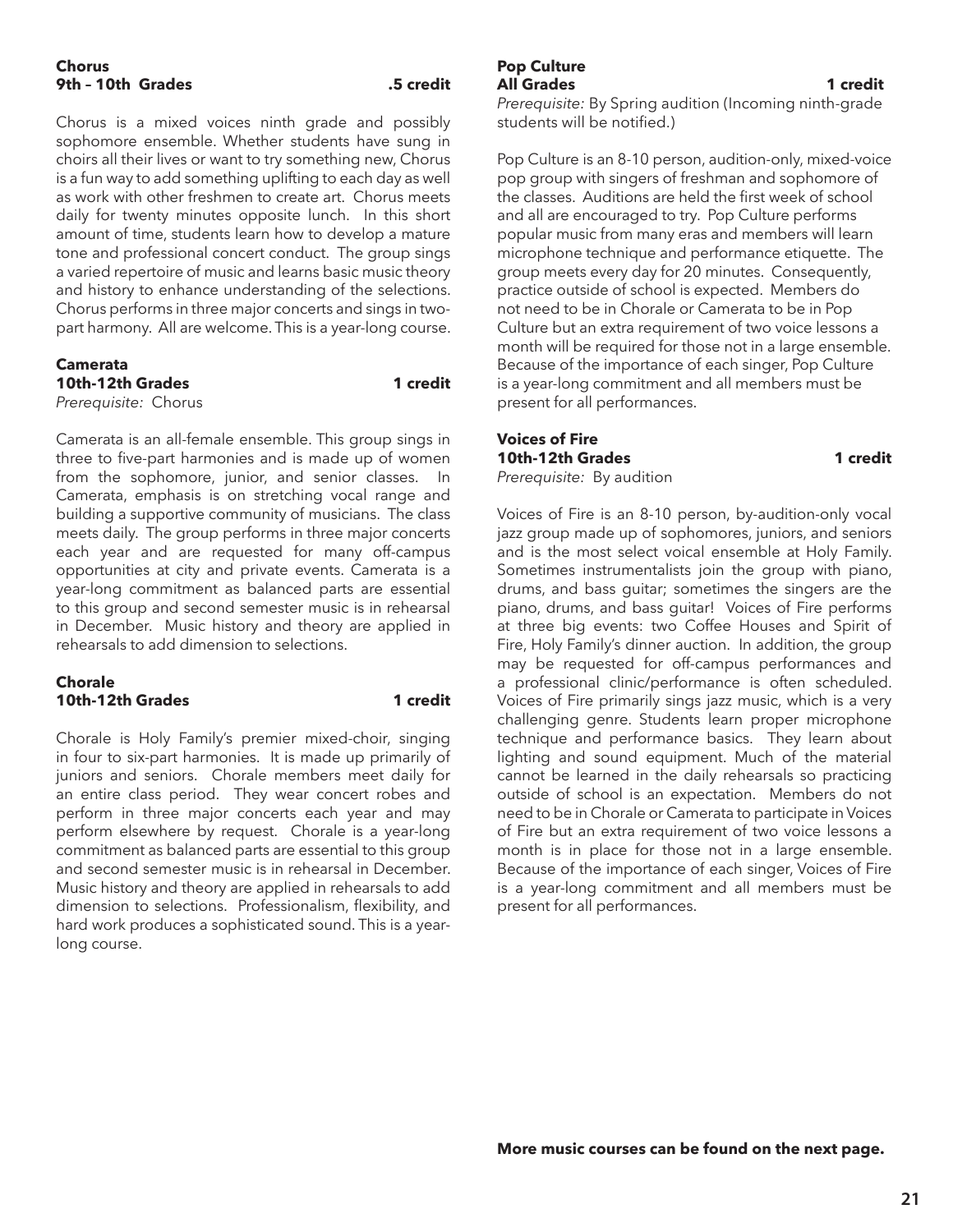#### **Fundamentals of Music Theory I 10th-12th Grades .5 credit**

This semester course is designed to teach music literacy and to increase students' knowledge of music beyond performance. Music Theory I students will develop the ability to recognize, understand, describe, and/or notate the basic concepts and processes of music that are heard or presented in a music score. In order to allow students to achieve a well-rounded understanding of musical structure, this course will address the basic elements of music (melody, harmony, rhythm, form, etc.) as well as compositional, analytical, and aural skills. Course concepts will be primarily based in Western music. Attempts will be made, however, to cross-relate certain musical ideas in order to increase appreciation of all musical traditions. Students will also have the opportunity to investigate careers in music, philosophies of music, and music's connection to culture and other fine arts. This course will be especially useful for students who plan to pursue music in a postsecondary environment.

#### **Fundamentals of Music Theory II 10th-12th Grades .5 credit**

*Prerequisite:* Fundamentals of Music Theory I

This semester course is a continuation of Fundamentals of Music Theory I and will focus on composition: learning the principles of voice leading, part-writing, harmonic progressions, cadences and form, and non-chord tones. Students will complete a final composition project which will be performed; either live or pre-recorded, toward the end of the semester.

#### **Music Ministry/Liturgical Choir All Grades .5 credit**

Music Ministry is entrusted with the music for every school Mass. Vocalists and instrumentalist work together to arrange and rehearse music for monthly and special Masses. Class meets twice a week before school. Students in music ministry will not be able to be involved in aspects of the Mass that would conflict with their functions as musicians.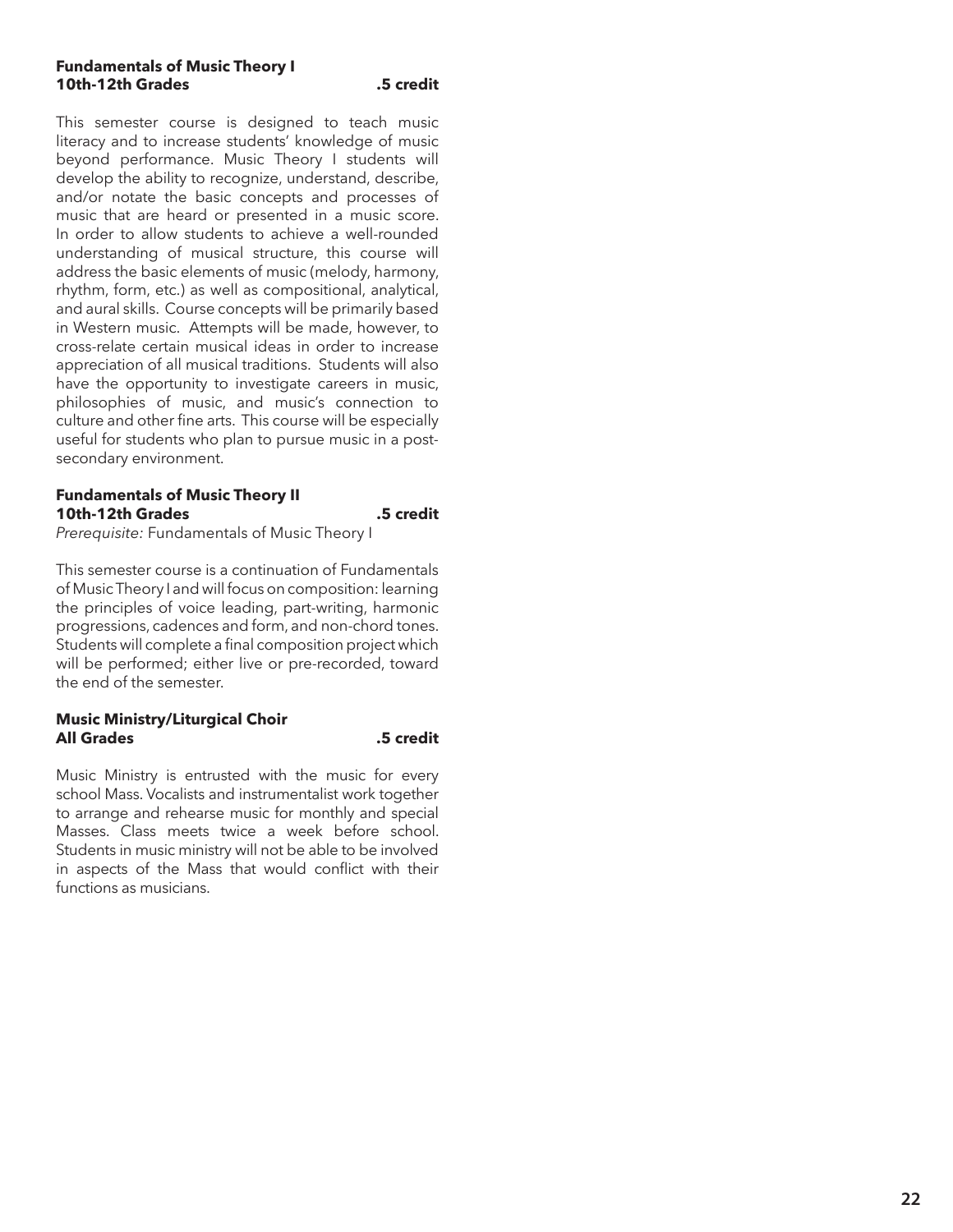# **World Languages**

Learning a world language contributes to a student's development in many ways. It can broaden a student's view of the world, expand knowledge, and offer unlimited opportunities for comparison and intellectual growth. Studying a world language also helps the student gain an appreciation and respect for other cultures, their histories, and ethnic makeup. This knowledge can be an advantage not only personally, but also professionally. There are currently three languages offered at Holy Family Catholic High School: Spanish, Italian, and Latin. They are all offered for four-year or five-year sequences.

World language study is highly recommended for its linguistic, cultural, and practical benefits; however, learning a language can be challenging. It involves a variety of skills and a great deal of memorization. Students who are interested in preparing for college in the most thorough way should plan on committing to at least 2-3 years of language study. Specific post-secondary requirements vary by school and major.

Goals of the World Language Department include:

- Deepen the student's knowledge and appreciation of the target language and culture;
- Increase the student's ability to speak the language.;
- Increase the student's ability to understand the language;
- Increase the student's confidence in interacting with native speakers.

#### **Spanish I All Grades 1 credit**

In this first-year Spanish course, students are introduced to the four basic language skills: listening, speaking, reading, and writing using the methodology of Comprehensible Input where one "acquires" a language. Students develop these skills with the help of novels, oral and written exercises, and class presentations. Students will learn an extensive vocabulary along with the present tense of Spanish verbs. They will also gain cultural awareness of Spanish speaking countries.

#### **Spanish II All Grades 1 credit** *Prerequisite:* High School Spanish I *or passing score on*

*Holy Family spring Spanish placement exam*

In this course, students will achieve the learning goals by using the Comprehensible Input method. The instructor will collaborate with the students to create a learning culture where students learn grammar, language structure and vocabulary by using authentic real-world situations in order to explore the language and to create fluency and accuracy. We will use listening and reading materials that are level-appropriate for students to explore, experiment and use the language.

**Spanish III All Grades 1 credit** *Prerequisite:* Spanish II

In this third-year Spanish course, students are continuing to learn & use the four language skills: listening, speaking, reading, and writing using the methodology of Comprehensible Input where one "acquires" a language. Students develop these skills with the help of the two books in the target language, oral and written exercises, and class presentations. Students will continue to learn an extensive vocabulary along with understanding the Imperative and Subjunctive Moods. They will also review the Present and Past tenses. They will gain awareness of cultures present in Spanish speaking countries particularly Costa Rica & Spain.

#### **Honors Spanish III All Grades 1 credit**

*Prerequisite:* Spanish II *and consent of instructor*

In this course, students ontinue using the Comprehensible Input method utilized in previous levels. The instructor will create a learning culture where students learn grammar, language structure and vocabulary by using authentic real-world situations in order to explore the language and to create fluency and accuracy. We will use advanced listening and reading materials that are level-appropriate for students to explore, experiment and use the language. At this level students will have the necessary tools to be linguistically accurate and to be aware of many cultural aspects of the Spanish speaking world.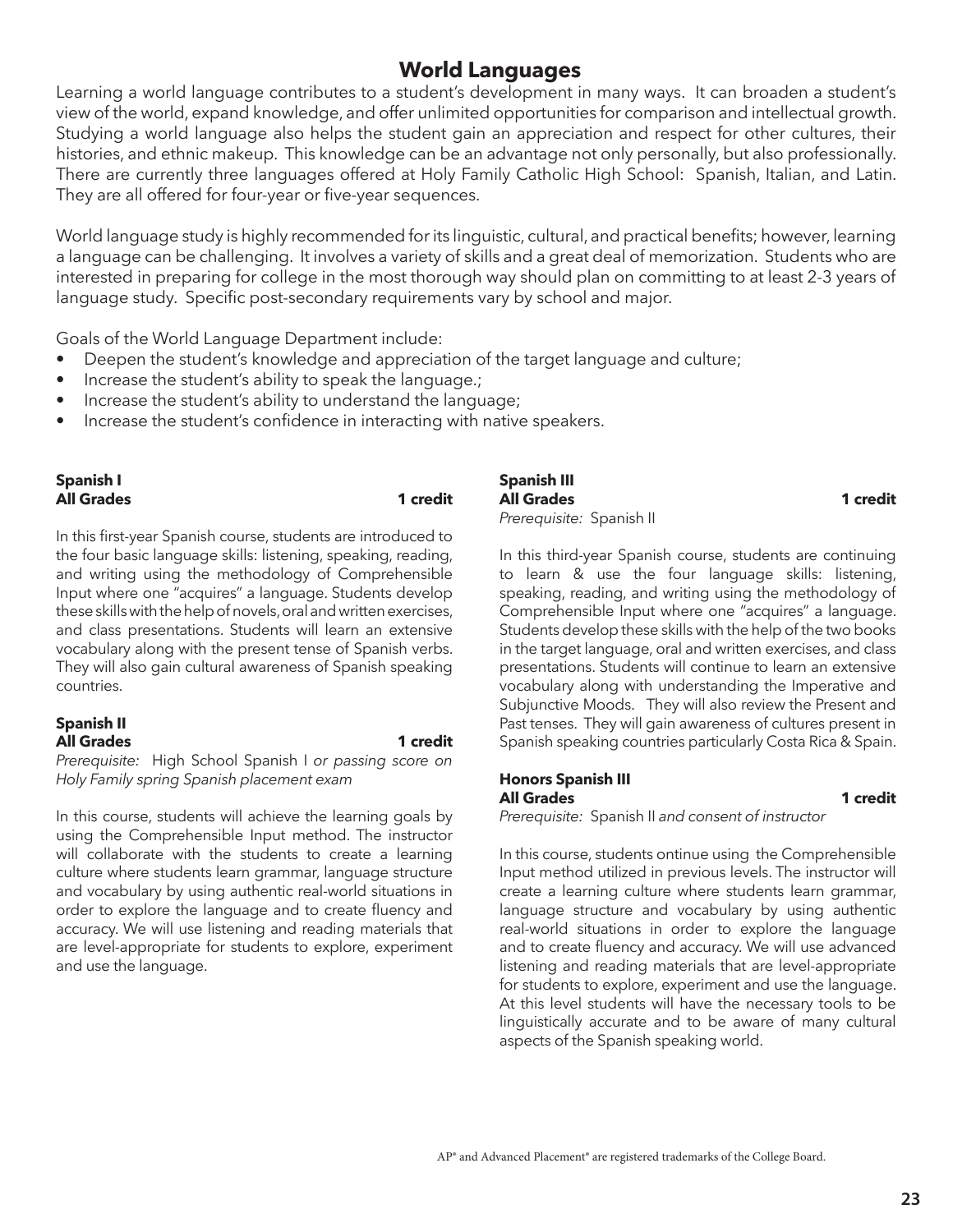#### **Spanish IV All Grades 1 credit**

*Prerequisite:* Spanish III *and consent of instructor*

In this fourth-year Spanish course, students are continuing to learn & use the four language skills: listening, speaking, reading, and writing using the methodology of Comprehensible Input where one "acquires" a language. Students develop these skills with the help of the three books in the target language, oral and written exercises, and class presentations. Students will write and present on the overall theme of "Quien soy yo?' (Who am I) and will be able to communicate about themselves in the target language. They will also review the Present, Past and Subjunctive tenses as well as learn the Future and Conditional tenses. They will gain awareness of cultures present in Spanish speaking countries particularly in South America focusing on Peru and Argentina.

#### **Spanish V** All Grades **1 1 credit** *Prerequisite:* Spanish IV *and advice of instructor*

In this course, students will confidently use the target language at all times. All students will be able to bring their language learning to life and they will be able to understand and speak the language naturally. We will use advanced listening, reading and conversational materials that are level-appropriate for students to confidently apply their knowledge of the target language. The main focus of the course is to provide students with the necessary tools to communicate effortlessly in Spanish and to reach the Intermediate High or above proficiency level according to ACTFL.

#### **AP Spanish Language & Culture All Grades 1 credit**

#### *Prerequisite:* Spanish III *and advice of instructor*

In this course, students will continue using the Comprehensible Input skill-building practices utilized in previous levels. The instructor fosters a learning culture where students learn grammar, language structure and vocabulary by using authentic real-world situations in order to explore the language and to create fluency and accuracy. This course uses advanced listening, reading and conversational materials that are level-appropriate for students to confidently apply their knowledge of the target language. They will be able to connect their skills to the AP Test standards.

#### **Italian I All Grades 1 credit**

In this course, students will acquire Italian language through daily activities conducted completely in Italian. We will talk about ourselves, make up stories, read various texts, write about things we've done, act things out in front of each other and much more. The instructor will use the Comprehensible Input teaching method. Our goals will be to acquire the most frequently used words in the Italian language and reach the Novice Mid proficiency level according to ACTFL.

In this course, students acquire Italian language through daily activities conducted completely in Italian. We will talk about our surroundings, activities, fears, desires, geography; make up stories; read various texts; write about things we've done; act things out in front of each other and much more. The instructor will use the Comprehensible Input teaching method. Our goals will be to acquire the most frequently used words in the Italian language and reach the Novice High proficiency level according to ACTFL.

#### **Italian III All Grades 1 credit**

*Prerequisite:* Italian II

In this course, students acquire Italian language through daily activities conducted completely in Italian. We will talk about our childhood, world history, our future; make up stories; read native texts; write about things we've done; act things out in front of each other and much more. The instructor will use the Comprehensible Input teaching method. Our goals will be to communicate fluidly with the most frequently used words in the Italian language and reach the Intermediate Low proficiency level according to ACTFL.

#### **AP**® **Italian Language and Culture All Grades 1 credit** *Prerequisite:* Italian III

In this course, students through daily activities conducted completely in Italian. We will talk about current world/ national issues and relate them to our own experiences; make up stories; read native texts; write about things we've done; act things out in front of each other and much more. The instructor will use the Comprehensible Input teaching method. Our goals will be to communicate entirely in Italian; reach the Intermediate High proficiency level according to ACTFL; and be prepared for the AP Italian Language and Culture Exam in May.

#### **Latin I All grades 1 credit**

In this course, students are introduced to the language that is the foundation of the Romance Languages, including French, Spanish, and Italian. It also is the root for over 50% of English vocabulary and careers in law, medicine, and science rely heavily on Latin terminology. Latin may be a "dead" language, but not for students in this course. Multimedia exercises, engaging stories, and educational games make this Latin experience vibrant and alive. Students receive a strong foundation in grammar and translation skills in order to decode Latin sentences while bolstering their understanding of English grammar, building their English vocabulary, and learning about ancient Roman life and its rich culture.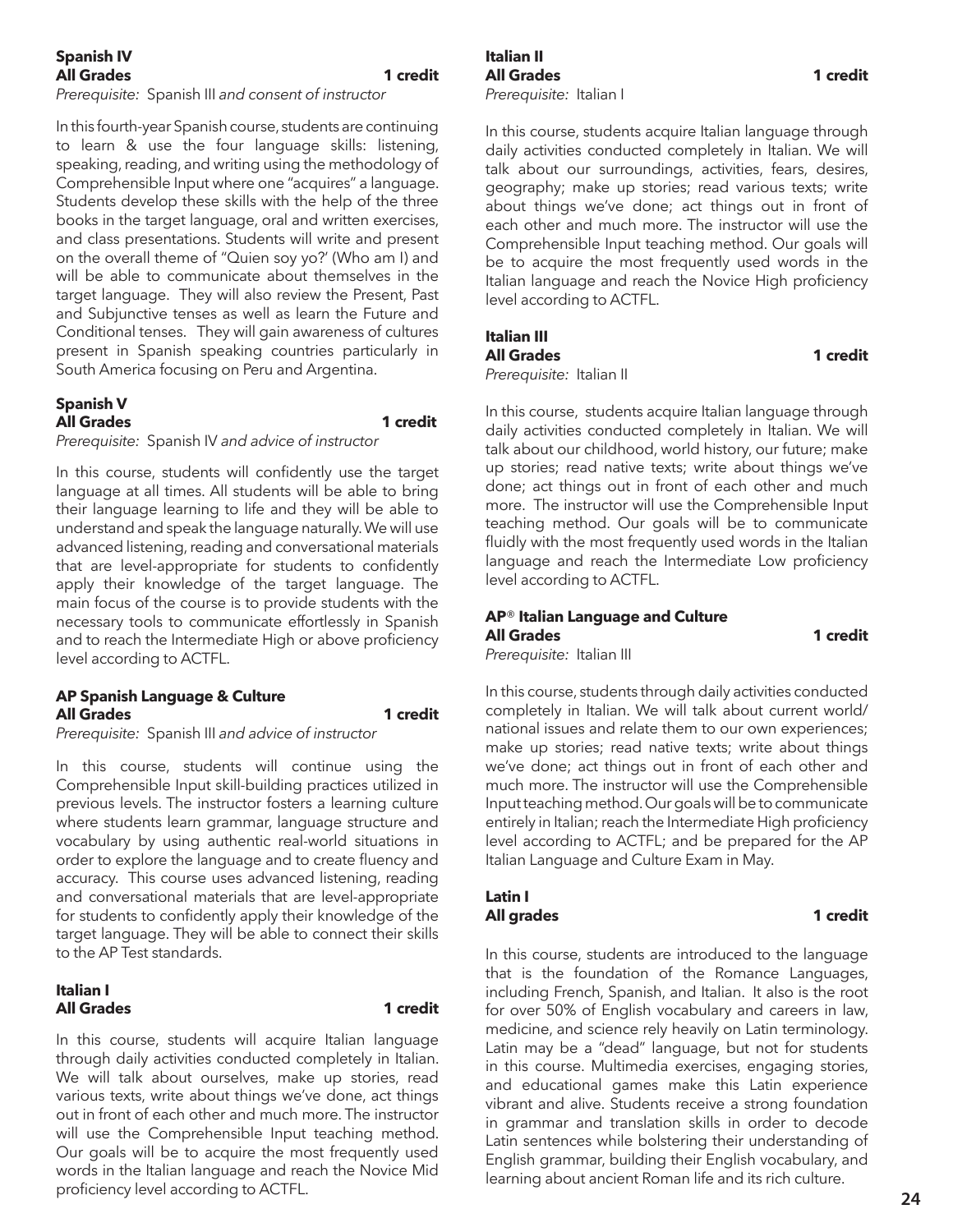#### **Latin II All Grades 1 credit** *Prerequisite:* Latin I

This course begins with an intensive review of Latin I grammar, vocabulary, and translation skills. Then we will explore more complex sentence structures, including the use of the passive voice, participles, infinitives, and gerunds. We will continue to bring the language alive through interactive multimedia exercises, games, and translations of modern-day songs, poems, children's books into Latin. We will be introduced to ancient Roman writers and some of their original works, including Caesar, Ovid, Vergil, and Horace, among others. We will continue to learn about the ancient Roman people, their daily life,

and their culture. We will look to make connections between ancient Roman times and its lasting influence

**Latin III and IV All Grades 1 credit**

*Prerequisite:* Latin II

over aspects of modern-day life.

These courses begin with an intensive review of grammar, sentence construction, and translation skills. In alternating years, we will focus on the genres and writings of ancient Roman writers. One year will focus on prose writing and cover material focusing on a different aspect of ancient Roman life, including historical writing from Julius Caesar and Livy, ancient Roman philosophy through the study of Seneca, and more. In the alternating year, we will study ancient Roman poetry through the study of writers including Ovid, Catullus, Martial, and Vergil. These authors will introduce us to a variety of meters and poetical literary devices. Each semester of this course will focus on a different theme found in the writings and students will look to find connections between ancient Roman works and culture and modern day.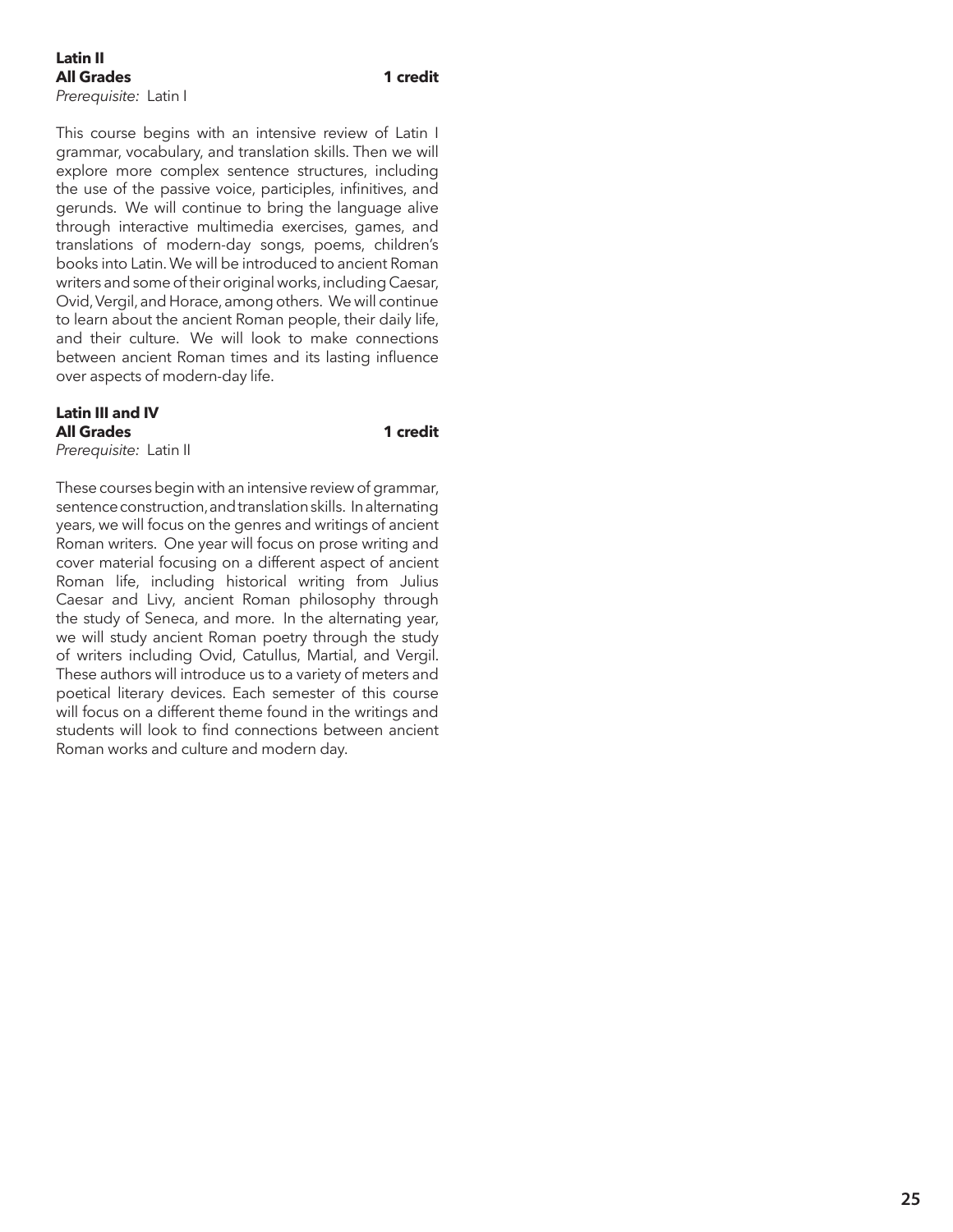# **Additional Electives**

While some courses do not fall under a department or section, they do include academic rigor and significant learning opportunities. These courses complete a student's schedule and allow them to pursue areas of interest.

#### **The Psychology of Business and Marketing 10th-12th Grades .5 credit**

Ever wonder why Super Bowl commercials are so good? Think you have the next Slime or Silly Band idea, or simply want to understand how ideas turn into big businesses? Are you both creative and analytical? This semester course allows students to experience the world of business and marketing without a textbook! This unique course is designed and presented by established business and marketing leaders. Students will be exposed to a broad understanding of business, marketing, finance, entrepreneurship, management, and more. Discover career preparation and goal-setting by identifying areas of interest and strength, preparing profiles and resumes, and practicing interview skills. Students will experience real management and leadership skills, solve real-world challenges and even work on a final that involves developing a plan and presenting it in a Shark Tank-like environment.

This semester course integrates other disciplines such as public speaking, economics, and technology; however, there are no prerequisites. In the business world, things move fast . . . don't miss this opportunity to capture knowledge and gain authentic experience!

#### **Virtual Elective Options 10th-12th Grades**

Students should speak to their counselor regarding virtual elective options.

#### **May Term Electives All Grades**

May Term electives offer students and teachers to introduce and explore topics and area of interests. Each year at the start of the second semester students will select their May Term electives based on the current school year offerings.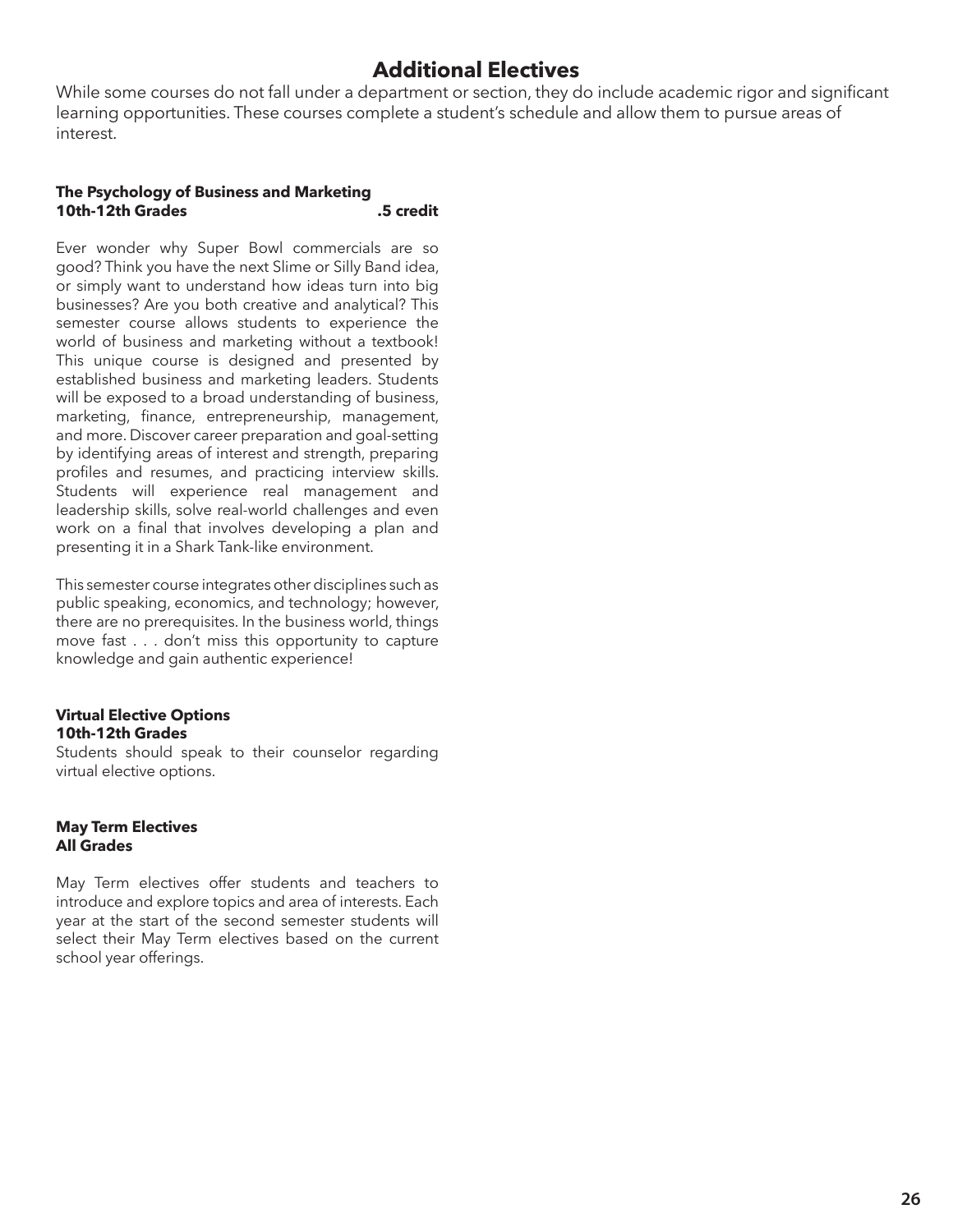# **May Term**

May Term is a newly developed and innovative program designed to provide unique and enriching learning experiences for Holy Family students. This schedule is a distinctively different approach to the traditional end of the school year. May Term harnesses the potential of the finals weeks of May by optimizing time and increasing overall educational value. It promotes a school environment of excitement, engagement, and inquiry as students pursue studies in areas outside the scope of the current curriculum.

Following the completion of second-semester final exams, students will enroll in a series of elective courses designed to stretch their imaginations, offer exposure to new topics and ideas, and afford opportunities for diving deeper into subject areas. Course offerings are designed by Holy Family faculty, both independently and collaboratively, and target students' interests.

May Term completion appears on your transcript, but not the names of the specific courses taken. You'll want to include a specific listing of courses taken during May Term on your college resume. Additional virtual options are available. Contact your counselor to discuss these options.

### **Program Goals and Outcomes**

- Exposure to a broad range of electives
- Beneficial adjustments to annual school calendar (finals before Christmas)
- Mental health support (allows for decompression and retreat over break as well as offering classes that promote positive mental health)
- An attractive addition to competitive colleges and universities that are looking for students to distinguish themselves from others

### **Course Selection Process**

- Students in grades 9-11 participate in May Term.
- All students must take a full schedule.
- Students register for May Term courses in January by grade level in this order: 1. 11th grade | 2. 10th grade | 3. 9th grade students.
- Students select their courses electronically.
- May Term courses may be canceled or added based on enrollment or staffing changes.

### **Grades and Credit Values (See Page 3 for details on credit requirements.)**

- May Term courses are graded and given the equivalent credit of a one-semester course (.5 credit). The grade point average (GPA) for May Term consists of the combination of all courses taken during that May Term.
- May Term is a graduation requirement and students will be required to pass three May terms (1.5 credits).
- Students that do not pass May Term will be required to take May Term their senior year. Transfer students will be exempt from May Term prior to transferring to Holy Family.
- Students will be able to use their CANVAS Leadership Profiles to highlight the courses they took during May Term. May Term courses may provide a competitive advantage to students applying to colleges and universities.